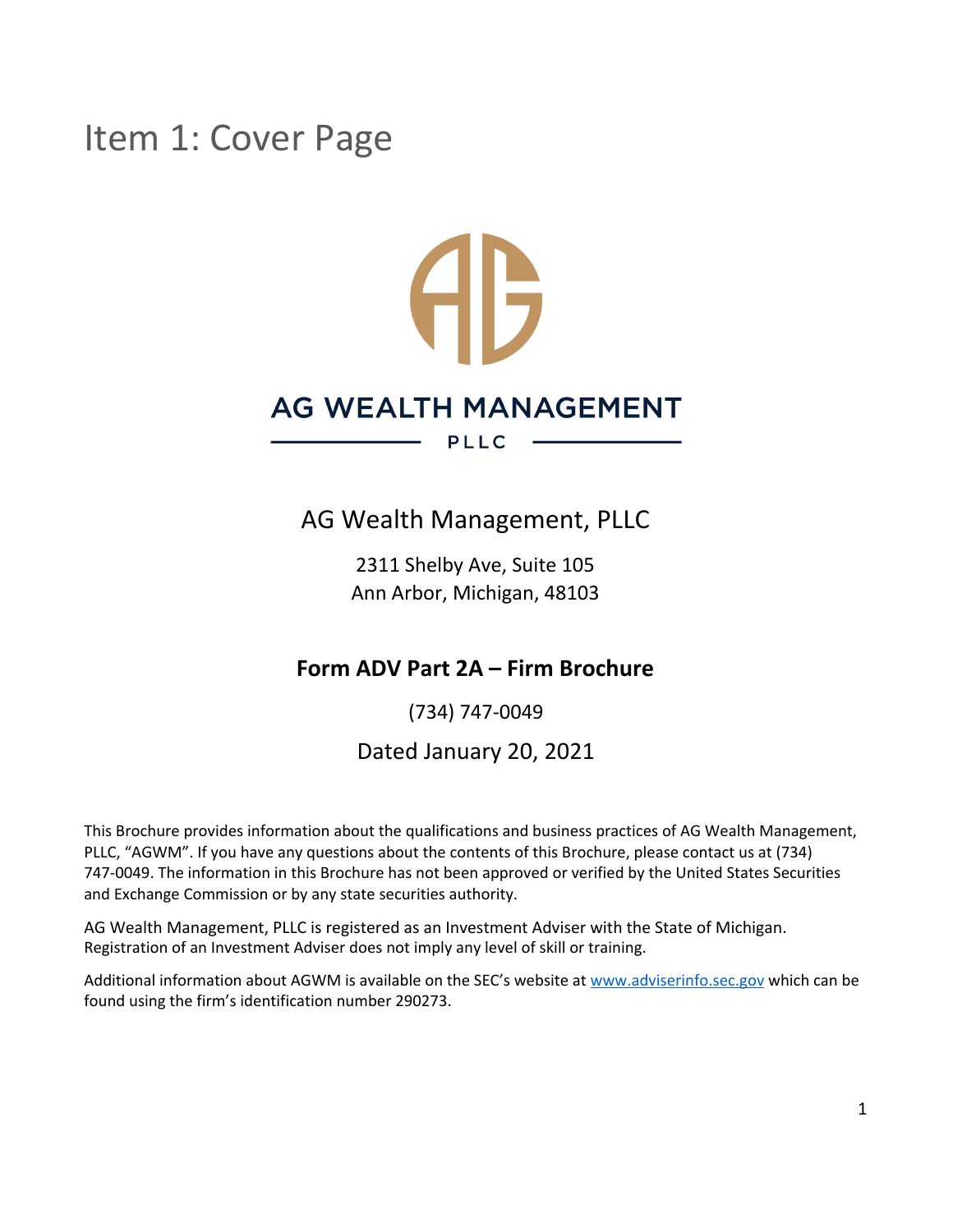# <span id="page-1-0"></span>Item 2: Material Changes

Material Changes

The following material changes have been made to this disclosure brochure since the last filing and distribution to clients:

- The Advisor's office location has changed to 2311 Shelby Ave Suite 105, Ann Arbor, Michigan
- The Advisor offers retirement plan consulting services as an ongoing service (Item 4)
- The Advisor has modified its fee schedule (Item 5)
- The Advisor has updated professional designations (Item 19 and Item 2 under ADV part 2B)

Future Changes

From time to time, we may amend this Disclosure Brochure to reflect changes in our business practices, changes in regulations and routine annual updates as required by the securities regulators. This complete Disclosure Brochure or a Summary of Material Changes shall be provided to each Client annually and if a material change occurs in the business practices of AGWM.

At any time, you may view the current Disclosure Brochure on-line at the SEC's Investment Adviser Public Disclosure website at http://www.adviserinfo.sec.gov by searching for our firm name or by our CRD number 290273.

You may also request a copy of this Disclosure Brochure at any time, by contacting us at (734) 747-0049.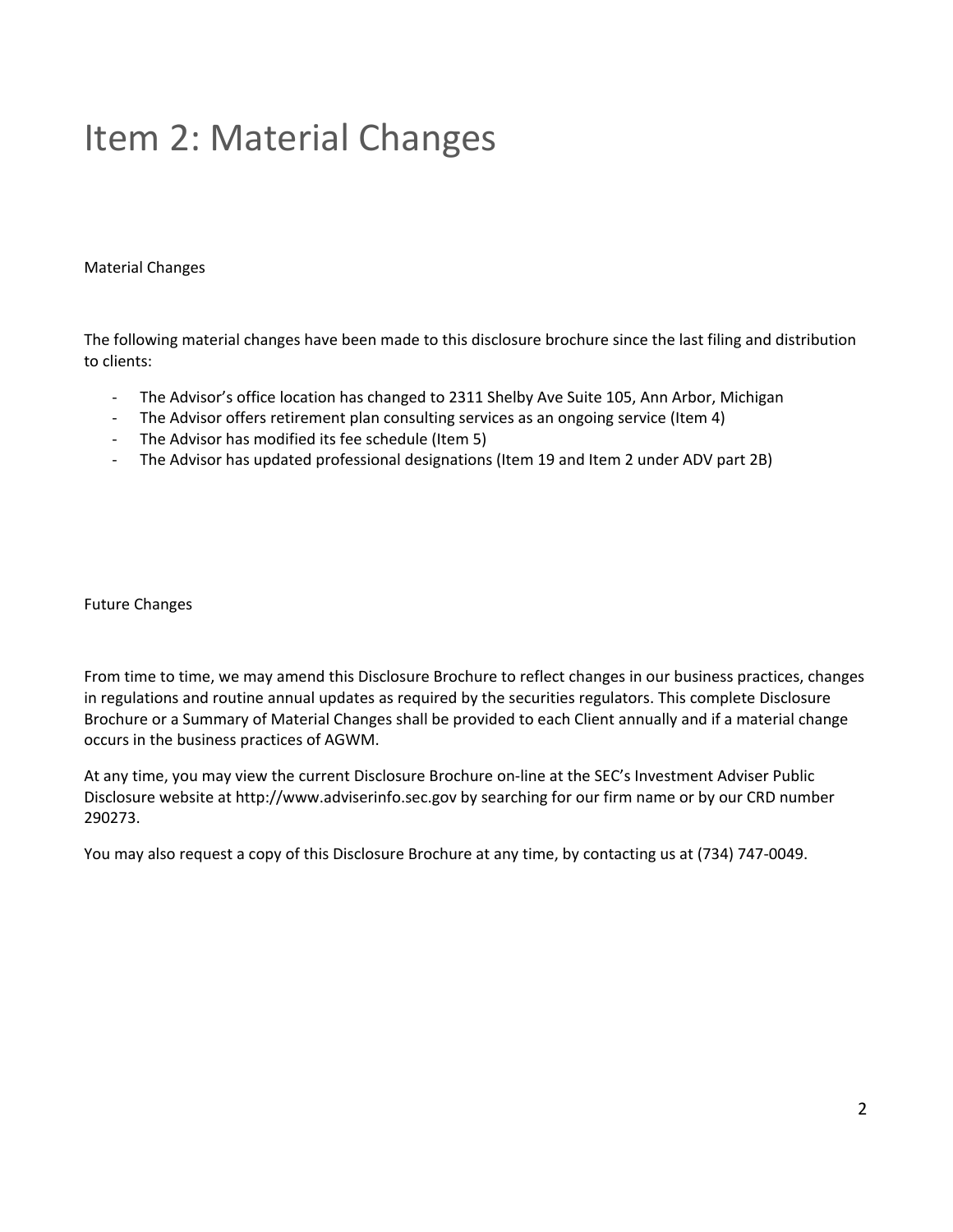# <span id="page-2-0"></span>Item 3: Table of Contents

### **Contents**

| <b>Item 2: Material Changes</b>                                                                | $\overline{2}$ |
|------------------------------------------------------------------------------------------------|----------------|
| <b>Item 3: Table of Contents</b>                                                               | 3              |
| <b>Item 4: Advisory Business</b>                                                               | 4              |
| Item 5: Fees and Compensation                                                                  | 8              |
| Item 6: Performance-Based Fees and Side-By-Side Management                                     | 9              |
| Item 7: Types of Clients                                                                       | 9              |
| Item 8: Methods of Analysis, Investment Strategies and Risk of Loss                            | 9              |
| Item 9: Disciplinary Information                                                               | 12             |
| Item 10: Other Financial Industry Activities and Affiliations                                  | 13             |
| Item 11: Code of Ethics, Participation or Interest in Client Transactions and Personal Trading | 13             |
| Item 12: Brokerage Practices                                                                   | 14             |
| <b>Item 13: Review of Accounts</b>                                                             | 15             |
| Item 14: Client Referrals and Other Compensation                                               | 15             |
| Item 15: Custody                                                                               | 16             |
| Item 16: Investment Discretion                                                                 | 16             |
| Item 17: Voting Client Securities                                                              | 16             |
| Item 18: Financial Information                                                                 | 17             |
| Item 19: Requirements for State-Registered Advisers                                            | 17             |
| Form ADV Part 2B - Brochure Supplement                                                         | 19             |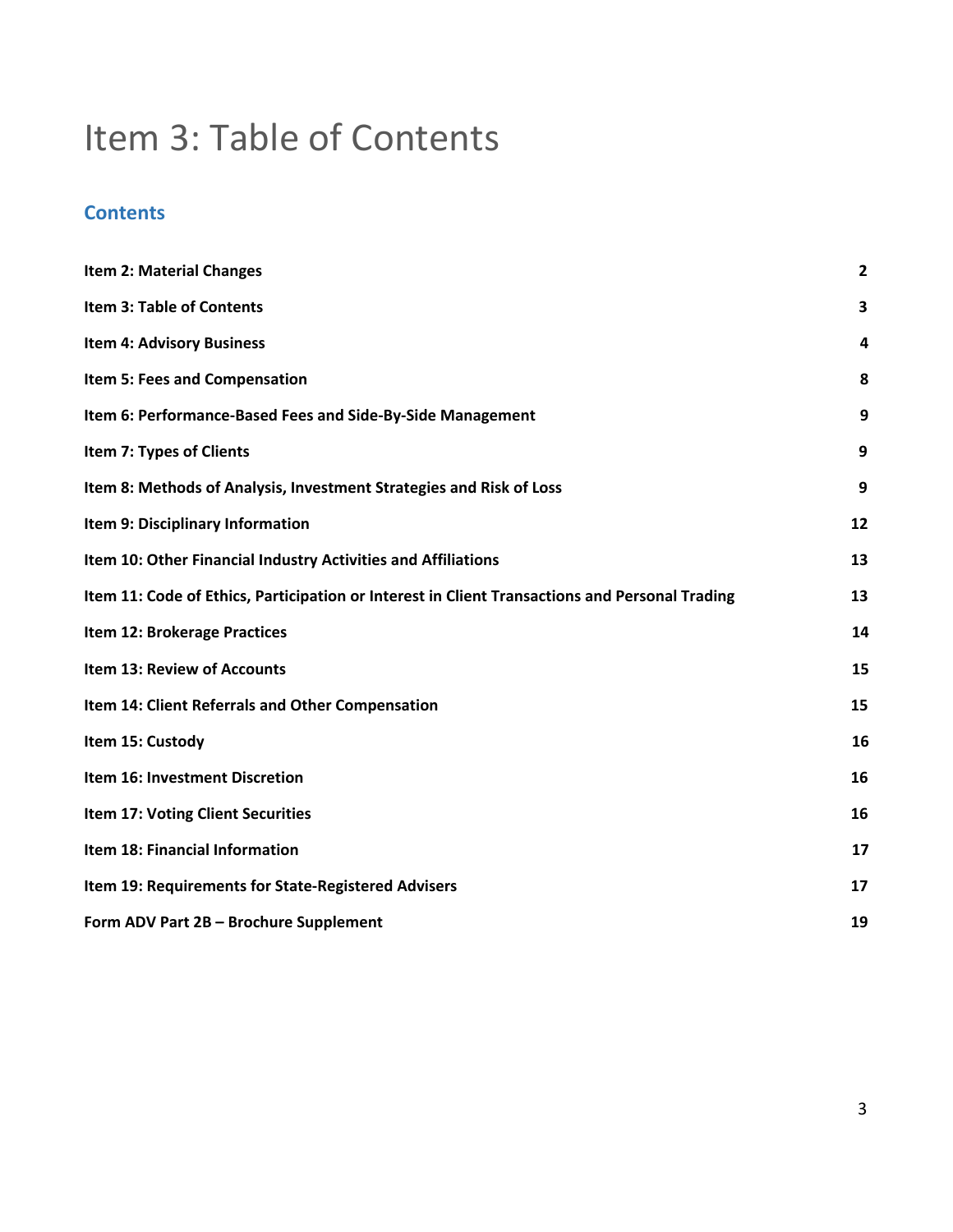# <span id="page-3-0"></span>Item 4: Advisory Business

### **Description of Advisory Firm**

AG Wealth Management, PLLC was registered as an Investment Adviser with the State of Michigan and was founded in August of 2017. As'Ad Gourani is the principal owner of AGWM. AGWM currently reports \$1,034,070 discretionary and no non-discretionary Assets Under Management as of December 31, 2020.

### **Types of Advisory Services**

#### **Investment Management Services**

We are in the business of managing individually tailored investment portfolios. Our firm provides continuous advice to a client regarding the investment of client funds based on the individual needs of the client. Through personal discussions in which goals and objectives based on a client's particular circumstances are established, we develop a client's personal investment policy or an investment plan with an asset allocation target and create and manage a portfolio based on that policy and allocation target. During our data-gathering process, we determine the client's individual objectives, time horizons, risk tolerance, and liquidity needs. We may also review and discuss a client's prior investment history, as well as family composition and background.

Account supervision is guided by the stated objectives of the client (e.g., maximum capital appreciation, growth, income, or growth and income), as well as tax considerations. Clients may impose reasonable restrictions on investing in certain securities, types of securities, or industry sectors. Fees pertaining to this service are outlined in Item 5 of this brochure.

#### **Financial Planning**

We provide financial planning services on topics such as retirement planning, risk management, college savings, cash flow, debt management, work benefits, and estate and incapacity planning.

Financial planning is a comprehensive evaluation of a client's current and future financial state by using currently known variables to predict future cash flows, asset values and withdrawal plans. The key defining aspect of financial planning is that through the financial planning process, all questions, information and analysis will be considered as they affect and are affected by the entire financial and life situation of the client. Clients purchasing this service will receive a written or an electronic report, providing the client with a detailed financial plan designed to achieve his or her stated financial goals and objectives.

In general, the financial plan will address any or all of the following areas of concern. The client and advisor will work together to select the specific areas to cover. These areas may include, but are not limited to, the following:

● **Business Planning:** We provide consulting services for clients who currently operate their own business, are considering starting a business, or are planning for an exit from their current business. Under this type of engagement, we work with you to assess your current situation, identify your objectives, and develop a plan aimed at achieving your goals.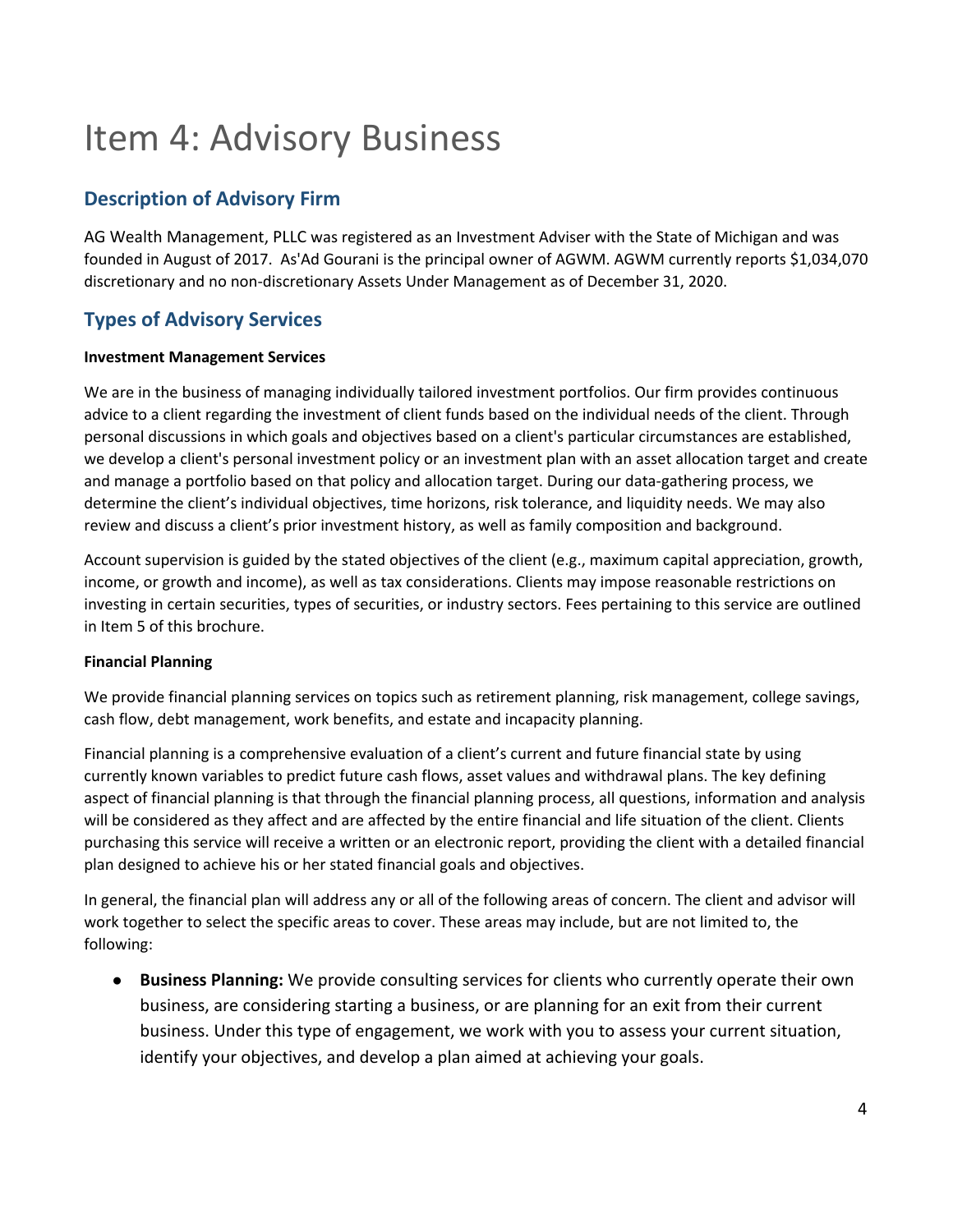- **Cash Flow and Debt Management**: We will conduct a review of your income and expenses to determine your current surplus or deficit along with advice on prioritizing how any surplus should be used or how to reduce expenses if they exceed your income. Advice may also be provided on which debts to pay off first based on factors such as the interest rate of the debt and any income tax ramifications. We may also recommend what we believe to be an appropriate cash reserve that should be considered for emergencies and other financial goals, along with a review of accounts (such as money market funds) for such reserves, plus strategies to save desired amounts.
- **College Savings**: Includes projecting the amount that will be needed to achieve college or other post-secondary education funding goals, along with advice on ways for you to save the desired amount. Recommendations as to savings strategies are included, and, if needed, we will review your financial picture as it relates to eligibility for financial aid or the best way to contribute to grandchildren (if appropriate).
- **Employee Benefits Optimization**: We will provide review and analysis as to whether you, as an employee, are taking the maximum advantage possible of your employee benefits. If you are a business owner, we will consider and/or recommend the various benefit programs that can be structured to meet both business and personal retirement goals.
- **Estate Planning**: This usually includes an analysis of your exposure to estate taxes and your current estate plan, which may include whether you have a will, powers of attorney, trusts and other related documents. Our advice also typically includes ways for you to minimize or avoid future estate taxes by implementing appropriate estate planning strategies such as the use of applicable trusts.

We always recommend that you consult with a qualified attorney when you initiate, update, or complete estate planning activities. We may provide you with contact information for attorneys who specialize in estate planning when you wish to hire an attorney for such purposes. From time-to-time, we will participate in meetings or phone calls between you and your attorney with your approval or request.

● **Financial Goals**: We will help clients identify financial goals and develop a plan to reach them. We will identify what you plan to accomplish, what resources you will need to make it happen, how much time you will need to reach the goal, and how much you should budget for your goal.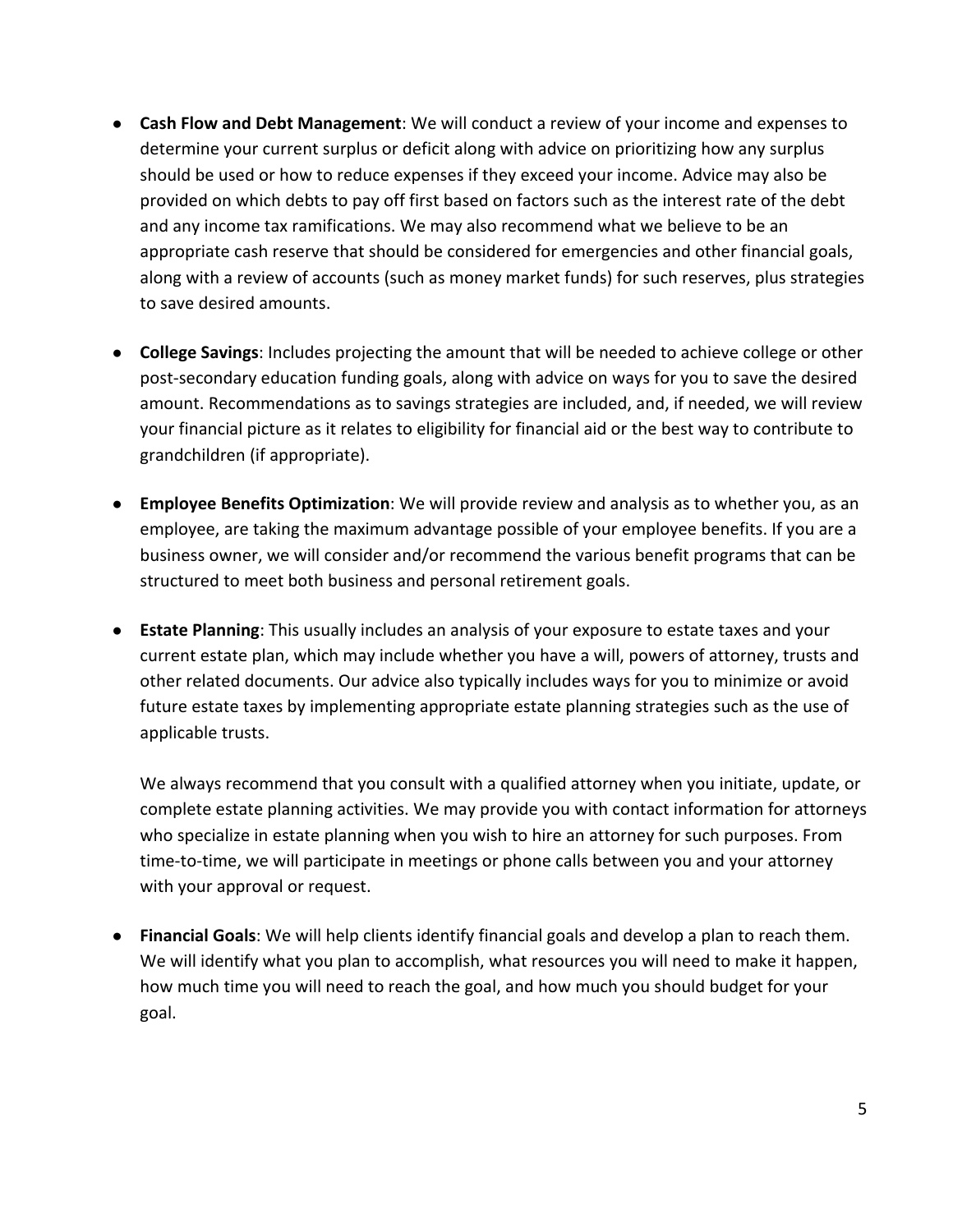- **Insurance**: Review of existing policies to ensure proper coverage for life, health, disability, long-term care, liability, home and automobile.
- **Investment Analysis**: This may involve developing an asset allocation strategy to meet clients' financial goals and risk tolerance, providing information on investment vehicles and strategies, reviewing employee stock options, as well as assisting you in establishing your own investment account at a selected broker/dealer or custodian. The strategies and types of investments we may recommend are further discussed in Item 8 of this brochure.
- **Retirement Planning**: Our retirement planning services typically include projections of your likelihood of achieving your financial goals, typically focusing on financial independence as the primary objective. For situations where projections show less than the desired results, we may make recommendations, including those that may impact the original projections by adjusting certain variables (e.g., working longer, saving more, spending less, taking more risk with investments).

If you are near retirement or already retired, advice may be given on appropriate distribution strategies to minimize the likelihood of running out of money or having to adversely alter spending during your retirement years.

- **Risk Management:** A risk management review includes an analysis of your exposure to major risks that could have a significant adverse impact on your financial picture, such as premature death, disability, property and casualty losses, or the need for long-term care planning. Advice may be provided on ways to minimize such risks and about weighing the costs of purchasing insurance versus the benefits of doing so and, likewise, the potential cost of not purchasing insurance ("self-insuring").
- **Tax Planning Strategies:** Advice may include ways to minimize current and future income taxes as a part of your overall financial planning picture. For example, we may make recommendations on which type of account(s) or specific investments should be owned based in part on their "tax efficiency," with consideration that there is always a possibility of future changes to federal, state or local tax laws and rates that may impact your situation.

We recommend that you consult with a qualified tax professional before initiating any tax planning strategy, and we may provide you with contact information for accountants or attorneys who specialize in this area if you wish to hire someone for such purposes. We will participate in meetings or phone calls between you and your tax professional with your approval.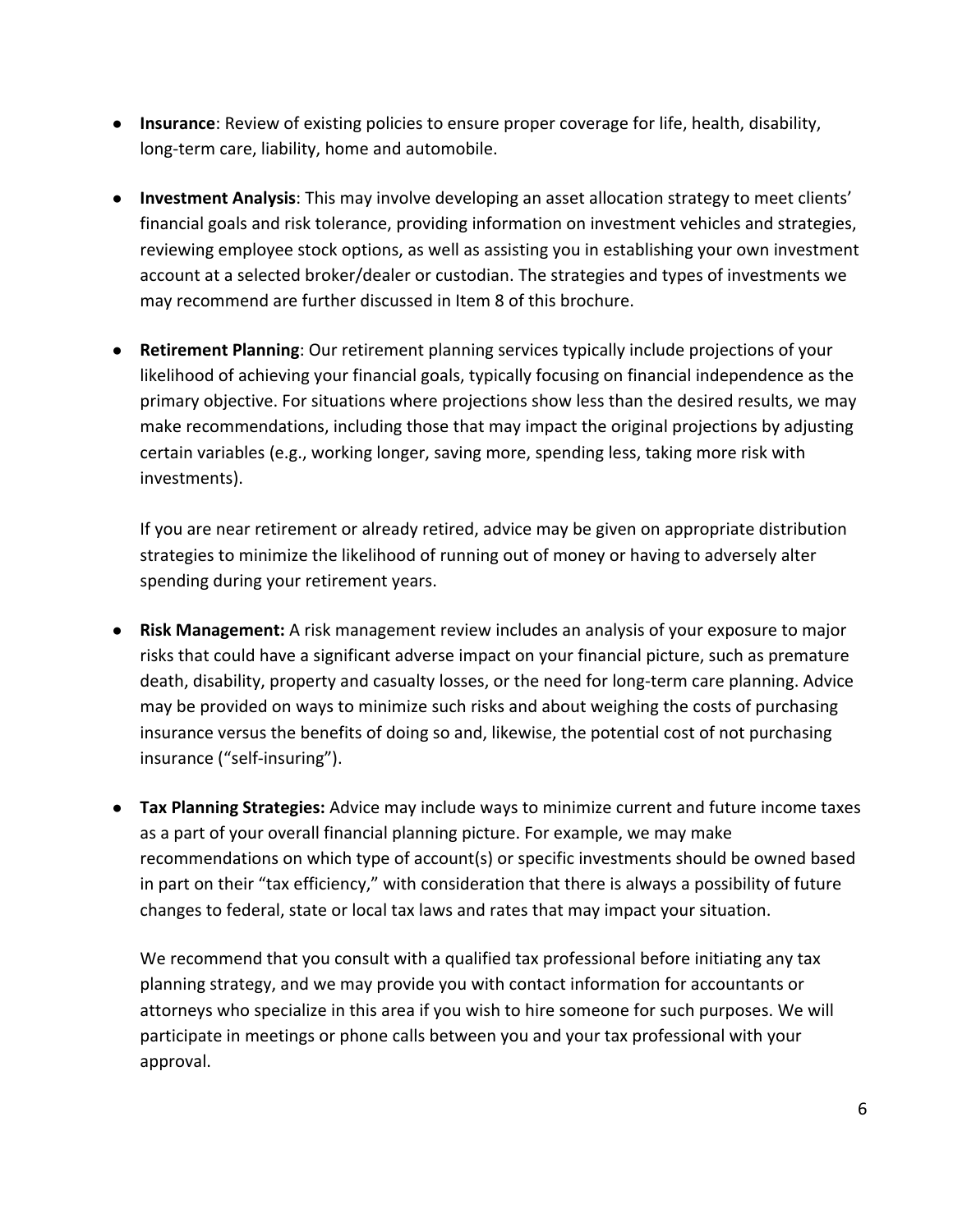#### **Comprehensive Financial Planning**

This service involves working one-on-one with a planner over an extended period of time. By paying a fixed quarterly fee, clients get to work with a financial planner who will work with them to design their plan. The planner will also monitor the plan, recommend appropriate changes and ensure the plan is up to date.

Upon desiring a comprehensive plan, a client will be taken through establishing their goals and values around money. They will be required to provide information to help complete the following areas of analysis: net worth, cash flow, insurance, credit scores/reports, employee benefit, retirement planning, insurance, investments, college planning and estate planning. Once the client's information is reviewed, their plan will be built and analyzed, and then the findings, analysis and potential changes to their current situation will be reviewed with the client. Clients subscribing to this service will receive a written or an electronic report, providing the client with a detailed financial plan designed to achieve his or her stated financial goals and objectives. If a follow up meeting is required, we will meet at the client's convenience. The plan and the client's financial situation and goals will be monitored throughout the year and follow-up phone calls and emails will be made to the client to confirm that any agreed upon action steps have been carried out. On an annual basis there will be a full review of this plan to ensure its accuracy and ongoing appropriateness. Any needed updates will be implemented at that time.

#### **Retirement Plan Advisory and Consulting Services**

AG Wealth Management may provide advisory or consulting services on behalf of retirement plans (the "Plan") and the company (the "Plan Sponsor"). The advisor's retirement plan advisory services are designed to assist the Plan Sponsor in meeting its fiduciary obligations to the Plan and its Participants. Each engagement is customized to the needs of the Plan and Plan Sponsor. Services generally include:

- Plan Participants Enrollment and Education
- Investment Policy Statement ("IPS") Design and Monitoring
- Investment Management Services (ERISA 3(38))
- Investment Oversight Services (ERISA 3(21))
- Ongoing Investment Recommendations and Assistance
- ERISA 404(c) Assistance

Certain of these services are provided by AG Wealth Management serving in the capacity as a fiduciary under the Employee Retirement Income Security Act of 1974, as amended ("ERISA"). In accordance with ERISA section 408(b)(2), the Plan Sponsor is provided with a written description of AG Wealth Management's fiduciary status, the specific services to be rendered and all direct and indirect compensation the Advisor reasonably expects under the engagement.

#### **Client Tailored Services and Client Imposed Restrictions**

We offer the same suite of services to all of our clients. However, specific client financial plans and their implementation are dependent upon the client Investment Policy Statement which outlines each client's current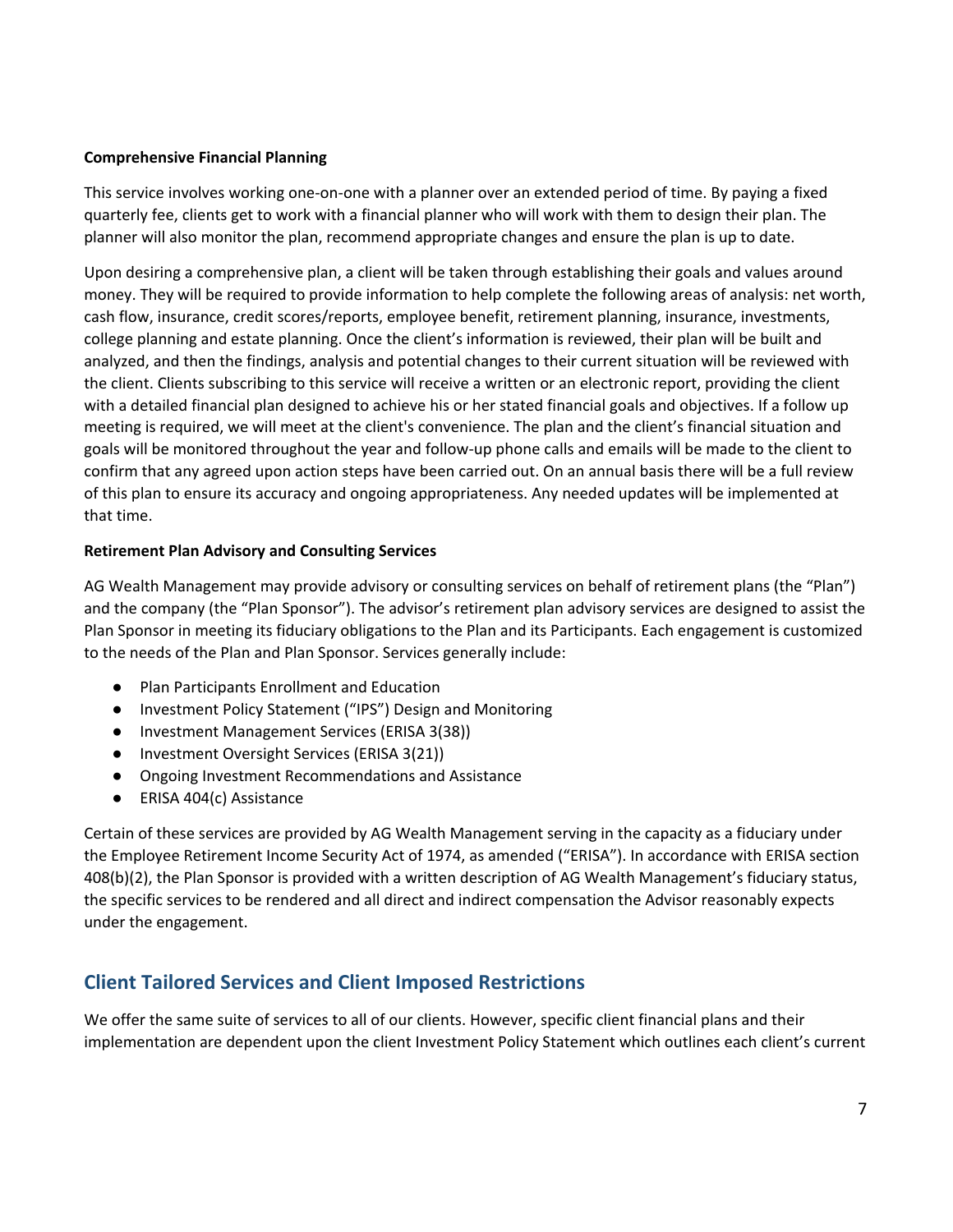situation (income, tax levels, and risk tolerance levels) and is used to construct a client specific plan to aid in the selection of a portfolio that matches restrictions, needs, and targets.

### **Wrap Fee Programs**

We do not participate in wrap fee programs.

# <span id="page-7-0"></span>Item 5: Fees and Compensation

Please note, unless a client has received the firm's disclosure brochure at least 48 hours prior to signing the investment advisory contract, the investment advisory contract may be terminated by the client within five (5) business days of signing the contract without incurring any advisory fees. How we are paid depends on the type of advisory service we are performing. Please review the fee and compensation information below.

#### **Investment Management Services**

Our standard advisory fee is based on the market value of the assets under management and is calculated as follows:

| <b>Account Value</b>      | <b>Annual Advisory Fee</b> |
|---------------------------|----------------------------|
| $$0 - $2,000,000$         | 1.00%                      |
| \$2,000,001 - \$5,000,000 | 0.75%                      |
| \$5,000,001 and Above     | 0.50%                      |

The annual fees are negotiable and are pro-rated and paid in arrears on a quarterly basis. The advisory fee is a blended fee and is calculated by assessing the percentage rates using the predefined levels of assets as shown in the above chart, and applying the fee to the account value as of the last day of the previous quarter resulting in a combined weighted fee. For example, an account valued at \$6,000,000 would pay an effective fee of 0.79% with the annual fee of \$47,500. The quarterly fee is determined by the following calculation: ((\$2,000,000 x 1.00%) + (\$3,000,000 x 0.75%) + (\$1,000,000 x 0.50%)) ÷ 4 = \$11,875. No increase in the annual fee shall be effective without agreement from the client by signing a new agreement or amendment to their current advisory agreement.

Advisory fees are directly debited from client accounts, or the client may choose to pay by check. Accounts initiated or terminated during a calendar quarter will be charged a pro-rated fee based on the amount of time remaining in the billing period. An account may be terminated with written notice at least 15 calendar days in advance. Since fees are paid in arrears, no rebate will be needed upon termination of the account.

### **Comprehensive Financial Planning**

Comprehensive Financial Planning consists of an upfront charge of \$1,500 and an ongoing fee that is paid quarterly, in arrears, at the rate of \$750 per quarter. All quarterly fees shall be waived for any account with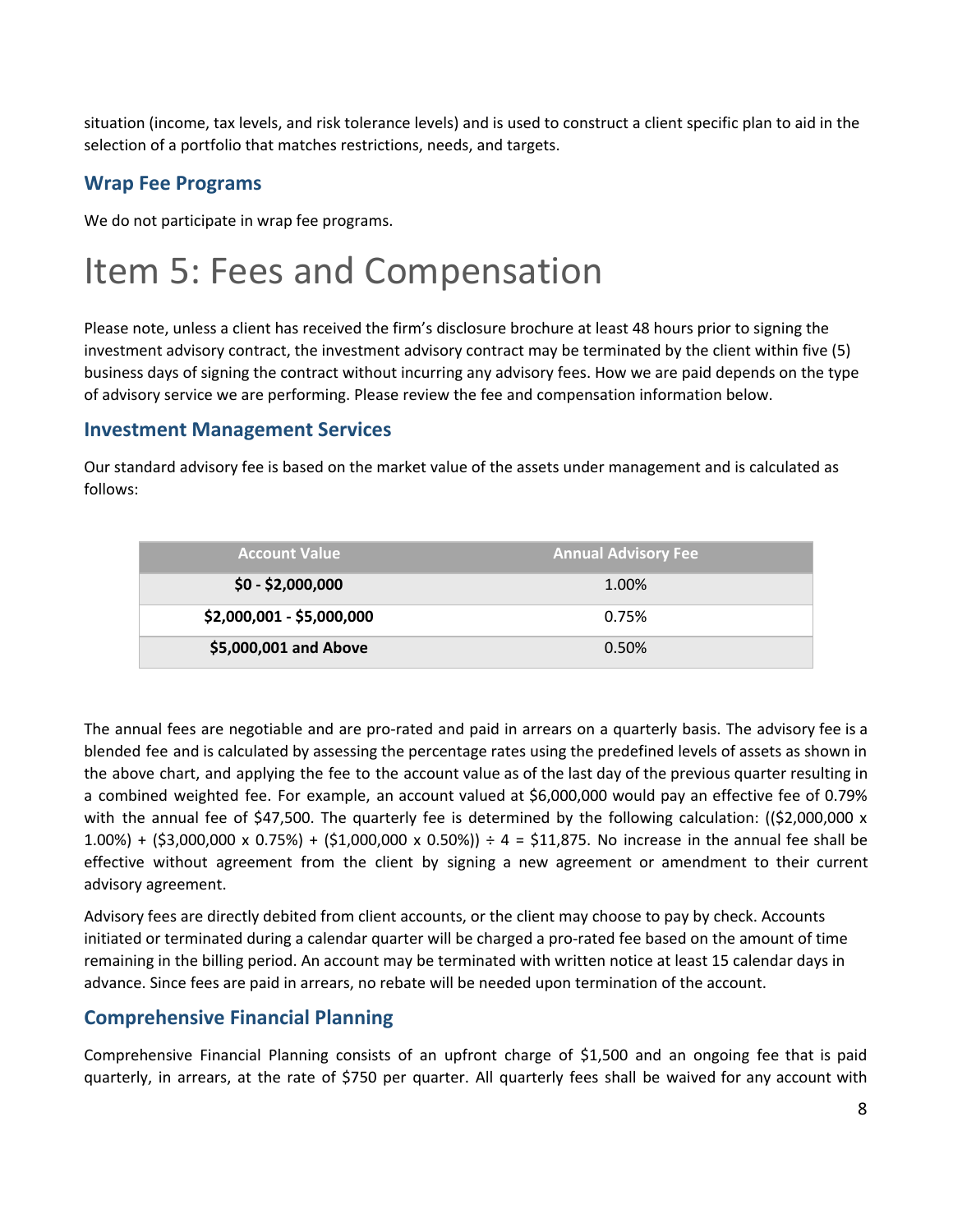more than \$300,000 in assets under management. The fee may be negotiable in certain cases. Fees for this service may be paid by electronic funds transfer or check. This service may be terminated with 15 days' notice. In the event of early termination, any prepaid fee but unearned fee will be refunded to the client. After delivery of the initial financial plan, the only fees charged to the client will be in arrears, so no rebate will be needed upon termination.

### **Other Types of Fees and Expenses**

Our fees are exclusive of brokerage commissions, transaction fees, and other related costs and expenses which may be incurred by the client. Clients may incur certain charges imposed by custodians, brokers, and other third parties such as custodial fees, deferred sales charges, odd-lot differentials, transfer taxes, wire transfer and electronic fund fees, and other fees and taxes on brokerage accounts and securities transactions. Mutual fund and exchange traded funds also charge internal management fees, which are disclosed in a fund's prospectus. Such charges, fees and commissions are exclusive of and in addition to our fee, and we shall not receive any portion of these commissions, fees, and costs.

Item 12 further describes the factors that we consider in selecting or recommending broker-dealers for client's transactions and determining the reasonableness of their compensation (e.g., commissions).

We do not accept compensation for the sale of securities or other investment products including asset-based sales charges or service fees from the sale of mutual funds.

# <span id="page-8-0"></span>Item 6: Performance-Based Fees and Side-By-Side Management

We do not offer performance-based fees and do not share in any of the capital gains on or capital appreciation of the assets of a client's accounts managed by AGWM.

# <span id="page-8-1"></span>Item 7: Types of Clients

We provide financial planning and portfolio management services to individuals, high net-worth individuals, and corporations or other businesses.

Our minimum account size requirement for investment management is \$25,000.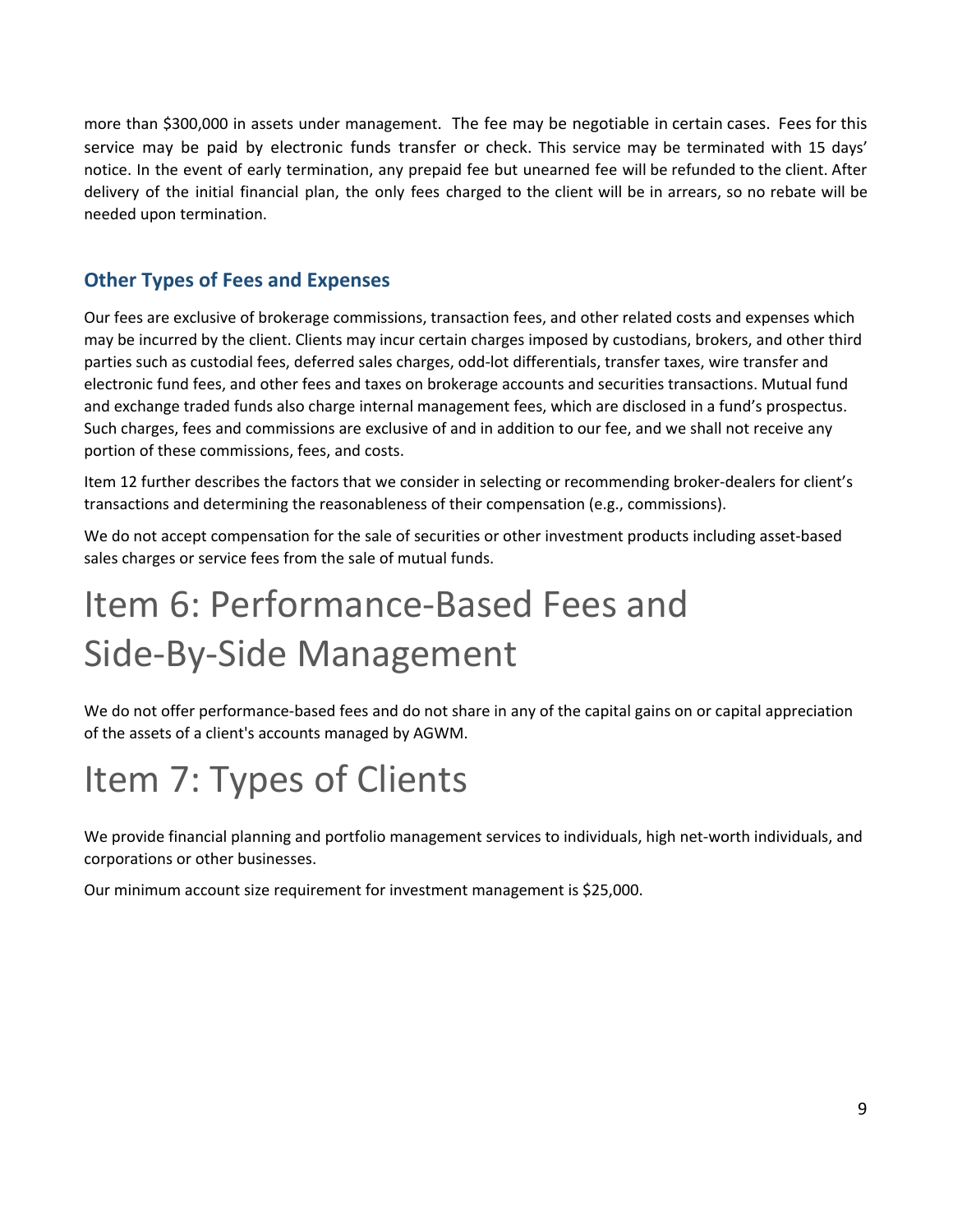# <span id="page-9-0"></span>Item 8: Methods of Analysis, Investment Strategies and Risk of Loss

When clients have us complete an Investment Analysis (described in Item 4 of this brochure) as part of their financial plan, our primary methods of investment analysis are fundamental, technical, cyclical and charting analysis.

**Fundamental analysis** involves analyzing individual companies and their industry groups, such as a company's financial statements, details regarding the company's product line, the experience, and expertise of the company's management, and the outlook for the company's industry. The resulting data is used to measure the true value of the company's stock compared to the current market value. The risk of fundamental analysis is that information obtained may be incorrect and the analysis may not provide an accurate estimate of earnings, which may be the basis for a stock's value. If securities prices adjust rapidly to new information, utilizing fundamental analysis may not result in favorable performance.

**Technical analysis** involves using chart patterns, momentum, volume, and relative strength in an effort to pick sectors that may outperform market indices. However, there is no assurance of accurate forecasts or that trends will develop in the markets we follow. In the past, there have been periods without discernible trends and similar periods will presumably occur in the future. Even where major trends develop, outside factors like government intervention could potentially shorten them.

Furthermore, one limitation of technical analysis is that it requires price movement data, which can translate into price trends sufficient to dictate a market entry or exit decision. In a trendless or erratic market, a technical method may fail to identify trends requiring action. In addition, technical methods may overreact to minor price movements, establishing positions contrary to overall price trends, which may result in losses. Finally, a technical trading method may underperform other trading methods when fundamental factors dominate price moves within a given market.

**Cyclical analysis** is a type of technical analysis that involves evaluating recurring price patterns and trends based upon business cycles. Economic/business cycles may not be predictable and may have many fluctuations between long term expansions and contractions. The lengths of economic cycles may be difficult to predict with accuracy and therefore the risk of cyclical analysis is the difficulty in predicting economic trends and consequently the changing value of securities that would be affected by these changing trends.

**Charting analysis** involves the gathering and processing of price and volume information for a particular security. This price and volume information is analyzed using mathematical equations. The resulting data is then applied to graphing charts, which is used to predict future price movements based on price patterns and trends. Charts may not accurately predict future price movements. Current prices of securities may not reflect all information about the security and day-to-day changes in market prices of securities may follow random patterns and may not be predictable with any reliable degree of accuracy.

#### **Asset Allocation**

it is an investment strategy that aims to balance risk and reward by apportioning a portfolio's assets according to an individual's goals, risk tolerance and investment horizon among various asset classes. The asset classes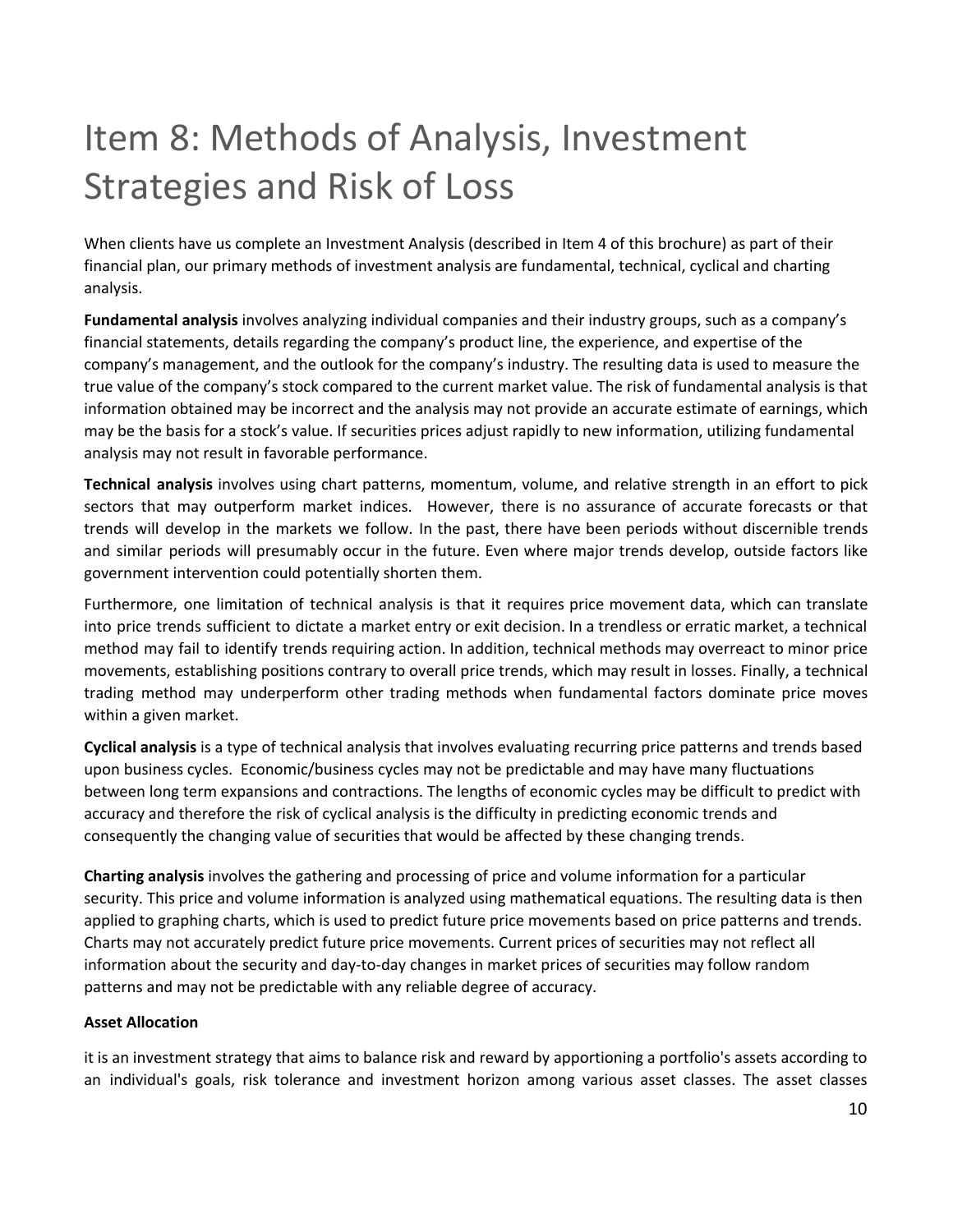typically include equities, fixed-income, alternative investments, and cash and equivalents. Each class has different levels of risk and return, so each will behave differently over time. Any asset allocation advice provided by AG Wealth Management is based on a number of factors, including the client's investment objectives, risk tolerances, asset class preferences, time horizons, liquidity needs, expected returns and an assessment of current economic and market views expressed by economists, analysts, banks and securities firms. These factors are based on the specific client objectives stated by the client during consultations. The client may change these objectives at any time

#### **Material Risks Involved**

All investing strategies we offer involve risk and may result in a loss of your original investment which you **should be prepared to bear.** Many of these risks apply equally to stocks, bonds, commodities and any other investment or security. Material risks associated with our investment strategies are listed below.

**Market Risk:** Market risk involves the possibility that an investment's current market value will fall because of a general market decline, reducing the value of the investment regardless of the operational success of the issuer's operations or its financial condition.

**Strategy Risk:** The Adviser's investment strategies and/or investment techniques may not work as intended.

**Small and Medium Cap Company Risk:** Securities of companies with small and medium market capitalizations are often more volatile and less liquid than investments in larger companies. Small and medium cap companies may face a greater risk of business failure, which could increase the volatility of the client's portfolio.

**Interest Rate Risk:** Bond (fixed income) prices generally fall when interest rates rise, and the value may fall below par value or the principal investment. The opposite is also generally true: bond prices generally rise when interest rates fall. In general, fixed income securities with longer maturities are more sensitive to these price changes. Most other investments are also sensitive to the level and direction of interest rates.

**Legal or Legislative Risk**: Legislative changes or Court rulings may impact the value of investments, or the securities' claim on the issuer's assets and finances.

**Inflation**: Inflation may erode the buying-power of your investment portfolio, even if the dollar value of your investments remains the same.

**International investing risk**: Investing in the securities of non-U.S. companies involves special risks not typically associated with investing in U.S. companies. Foreign securities tend to be more volatile and less liquid than investments in U.S. securities, and may lose value because of adverse political, social or economic developments overseas or due to changes in the exchange rates between foreign currencies and the U.S. dollar. In addition, foreign investments are subject to settlement practices, as well as regulatory and financial reporting standards, that differ from those of the U.S.

**Currency Risk:** Investments overseas are subject to fluctuations in the value of the dollar against the currency of the investment's originating country. Also known as exchange rate risk.

#### **Risks Associated with Securities**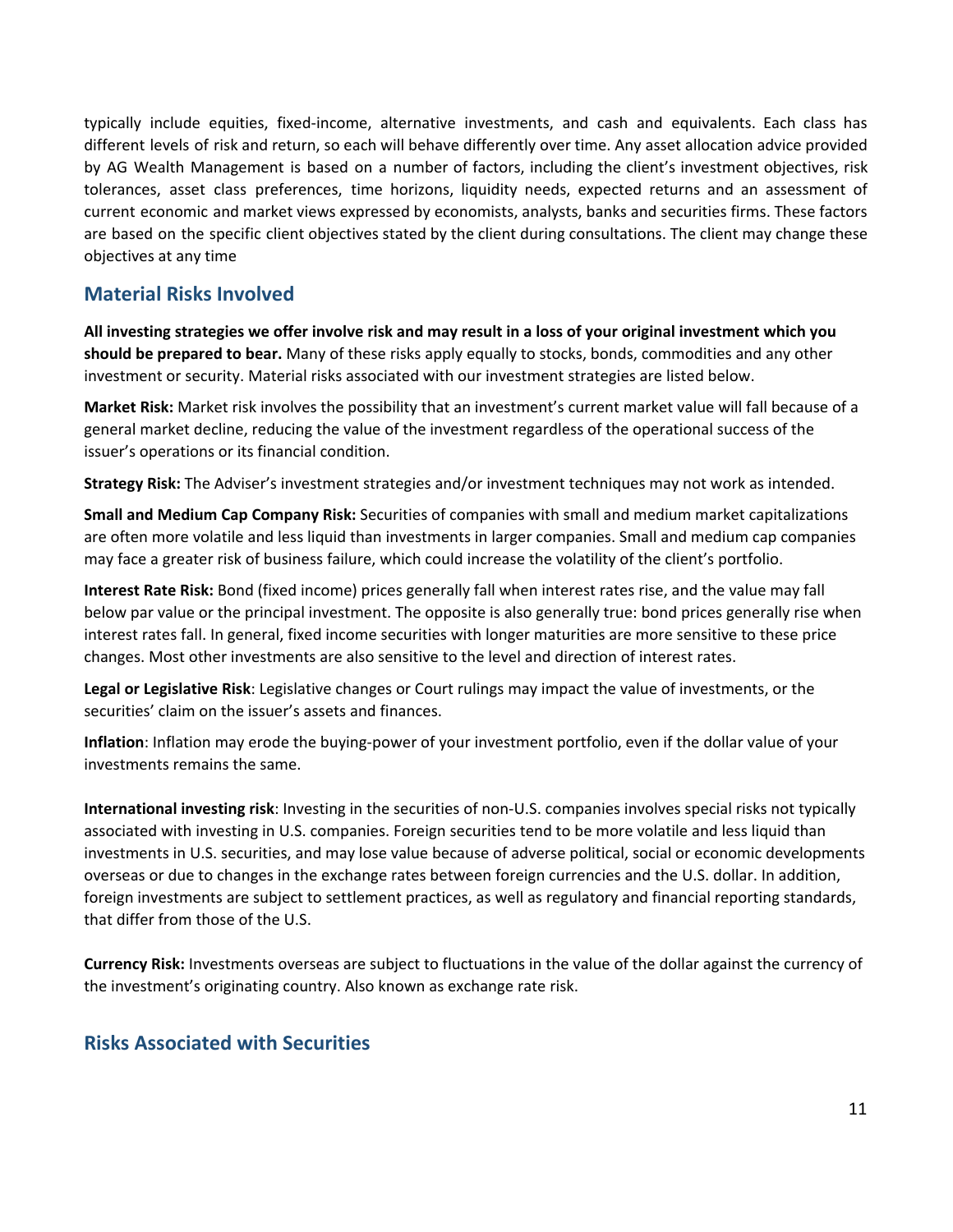Apart from the general risks outlined above which apply to all types of investments, specific securities may have other risks.

**Commercial Paper** is, in most cases, an unsecured promissory note that is issued with a maturity of 270 days or less. Being unsecured the risk to the investor is that the issuer may default.

**Common stocks** may go up and down in price quite dramatically, and in the event of an issuer's bankruptcy or restructuring could lose all value. A slower-growth or recessionary economic environment could have an adverse effect on the price of all stocks.

**Corporate Bonds** are debt securities to borrow money. Generally, issuers pay investors periodic interest and repay the amount borrowed either periodically during the life of the security and/or at maturity. Alternatively, investors can purchase other debt securities, such as zero coupon bonds, which do not pay current interest, but rather are priced at a discount from their face values and their values accrete over time to face value at maturity. The market prices of debt securities fluctuate depending on such factors as interest rates, credit quality, and maturity. In general, market prices of debt securities decline when interest rates rise and increase when interest rates fall. The longer the time to a bond's maturity, the greater its interest rate risk.

**Bank Obligations** including bonds and certificates of deposit may be vulnerable to setbacks or panics in the banking industry. Banks and other financial institutions are greatly affected by interest rates and may be adversely affected by downturns in the U.S. and foreign economies or changes in banking regulations.

**Municipal Bonds** are debt obligations generally issued to obtain funds for various public purposes, including the construction of public facilities. Municipal bonds pay a lower rate of return than most other types of bonds. However, because of a municipal bond's tax-favored status, investors should compare the relative after-tax return to the after-tax return of other bonds, depending on the investor's tax bracket. Investing in municipal bonds carries the same general risks as investing in bonds in general. Those risks include interest rate risk, reinvestment risk, inflation risk, market risk, call or redemption risk, credit risk, and liquidity and valuation risk.

**Options and other derivatives** carry many unique risks, including time-sensitivity, and can result in the complete loss of principal. While covered call writing does provide a partial hedge to the stock against which the call is written, the hedge is limited to the amount of cash flow received when writing the option. When selling covered calls, there is a risk the underlying position may be called away at a price lower than the current market price.

**Exchange Traded Funds** prices may vary significantly from the Net Asset Value due to market conditions. Certain Exchange Traded Funds may not track underlying benchmarks as expected. ETFs are also subject to the following risks: (i) an ETF's shares may trade at a market price that is above or below their net asset value; (ii) trading of an ETF's shares may be halted if the listing exchange's officials deem such action appropriate, the shares are de-listed from the exchange, or the activation of market-wide "circuit breakers" (which are tied to large decreases in stock prices) halts stock trading generally. The Adviser has no control over the risks taken by the underlying funds in which client's invest.

**Investment Companies Risk**. When a client invests in open end mutual funds or ETFs, the client indirectly bears its proportionate share of any fees and expenses payable directly by those funds. Therefore, the client will incur higher expenses, many of which may be duplicative. In addition, the client's overall portfolio may be affected by losses of an underlying fund and the level of risk arising from the investment practices of an underlying fund (such as the use of derivatives).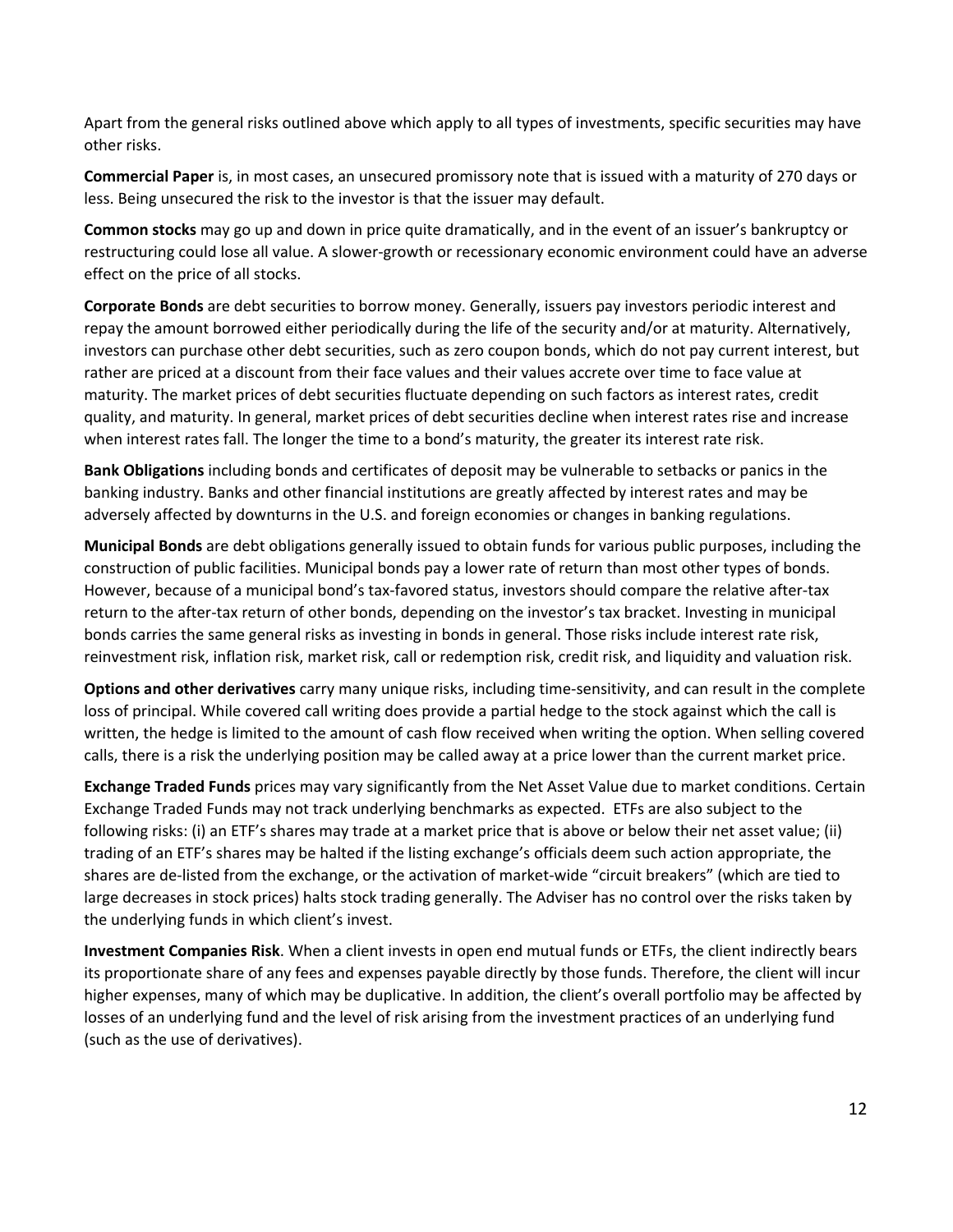# <span id="page-12-0"></span>Item 9: Disciplinary Information

### **Criminal or Civil Actions**

AGWM and its management have not been involved in any criminal or civil action.

### **Administrative Enforcement Proceedings**

AGWM and its management have not been involved in administrative enforcement proceedings.

### **Self-Regulatory Organization Enforcement Proceedings**

AGWM and its management have not been involved in legal or disciplinary events that are material to a client's or prospective client's evaluation of AGWM or the integrity of its management.

# <span id="page-12-1"></span>Item 10: Other Financial Industry Activities and Affiliations

No AGWM employee is registered, or have an application pending to register, as a broker-dealer or a registered representative of a broker-dealer.

No AGWM employee is registered, or have an application pending to register, as a futures commission merchant, commodity pool operator or a commodity trading advisor.

AGWM does not have any related parties. As a result, we do not have a relationship with any related parties.

AGWM only receives compensation directly from clients. We do not receive compensation from any outside source. We do not have any conflicts of interest with any outside party.

# <span id="page-12-2"></span>Item 11: Code of Ethics, Participation or Interest in Client Transactions and Personal **Trading**

As a fiduciary, our firm and its associates have a duty of utmost good faith to act solely in the best interests of each client. Our clients entrust us with their funds and personal information, which in turn places a high standard on our conduct and integrity. Our fiduciary duty is a core aspect of our Code of Ethics and represents the expected basis of all of our dealings. The firm also accepts the obligation not only to comply with the mandates and requirements of all applicable laws and regulations but also to take responsibility to act in an ethical and professionally responsible manner in all professional services and activities.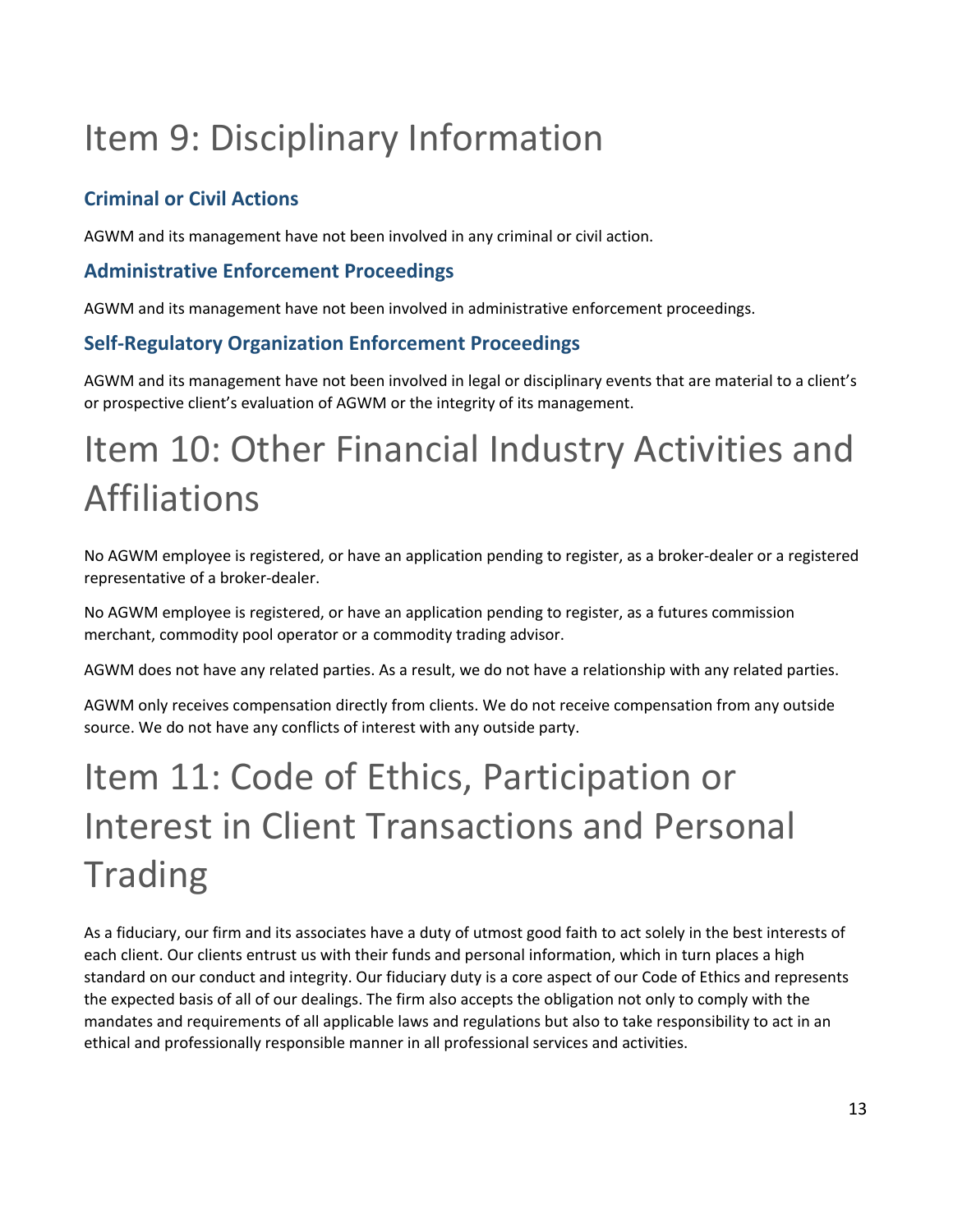### **Code of Ethics Description**

This code does not attempt to identify all possible conflicts of interest, and literal compliance with each of its specific provisions will not shield associated persons from liability for personal trading or other conduct that violates a fiduciary duty to advisory clients. A summary of the Code of Ethics' Principles is outlined below.

- Integrity Associated persons shall offer and provide professional services with integrity.
- Objectivity Associated persons shall be objective in providing professional services to clients.
- Competence Associated persons shall provide services to clients competently and maintain the necessary knowledge and skill to continue to do so in those areas in which they are engaged.
- Fairness Associated persons shall perform professional services in a manner that is fair and reasonable to clients, principals, partners, and employers, and shall disclose conflict(s) of interest in providing such services.
- Confidentiality Associated persons shall not disclose confidential client information without the specific consent of the client unless in response to proper legal process, or as required by law.
- Professionalism Associated persons' conduct in all matter shall reflect credit of the profession.
- Diligence Associated persons shall act diligently in providing professional services.

We periodically review and amend our Code of Ethics to ensure that it remains current, and we require all firm access persons to attest to their understanding of and adherence to the Code of Ethics at least annually. Our firm will provide of copy of its Code of Ethics to any client or prospective client upon request.

### **Investment Recommendations Involving a Material Financial Interest and Conflicts of Interest**

Neither our firm, its associates or any related person is authorized to recommend to a client, or effect a transaction for a client, involving any security in which our firm or a related person has a material financial interest, such as in the capacity as an underwriter, adviser to the issuer, etc.

### **Advisory Firm Purchase of Same Securities Recommended to Clients and Conflicts of Interest**

Our firm and its "related persons" may buy or sell securities similar to, or different from, those we recommend to clients for their accounts. In an effort to reduce or eliminate certain conflicts of interest involving the firm or personal trading, our policy may require that we restrict or prohibit associates' transactions in specific reportable securities transactions. Any exceptions or trading pre-clearance must be approved by the firm principal in advance of the transaction in an account, and we maintain the required personal securities transaction records per regulation.

#### **Trading Securities At/Around the Same Time as Client's Securities**

From time to time, our firm or its "related persons" may buy or sell securities for themselves at or around the same time as clients. We will not trade non-mutual fund securities 5 days prior to the same security for clients.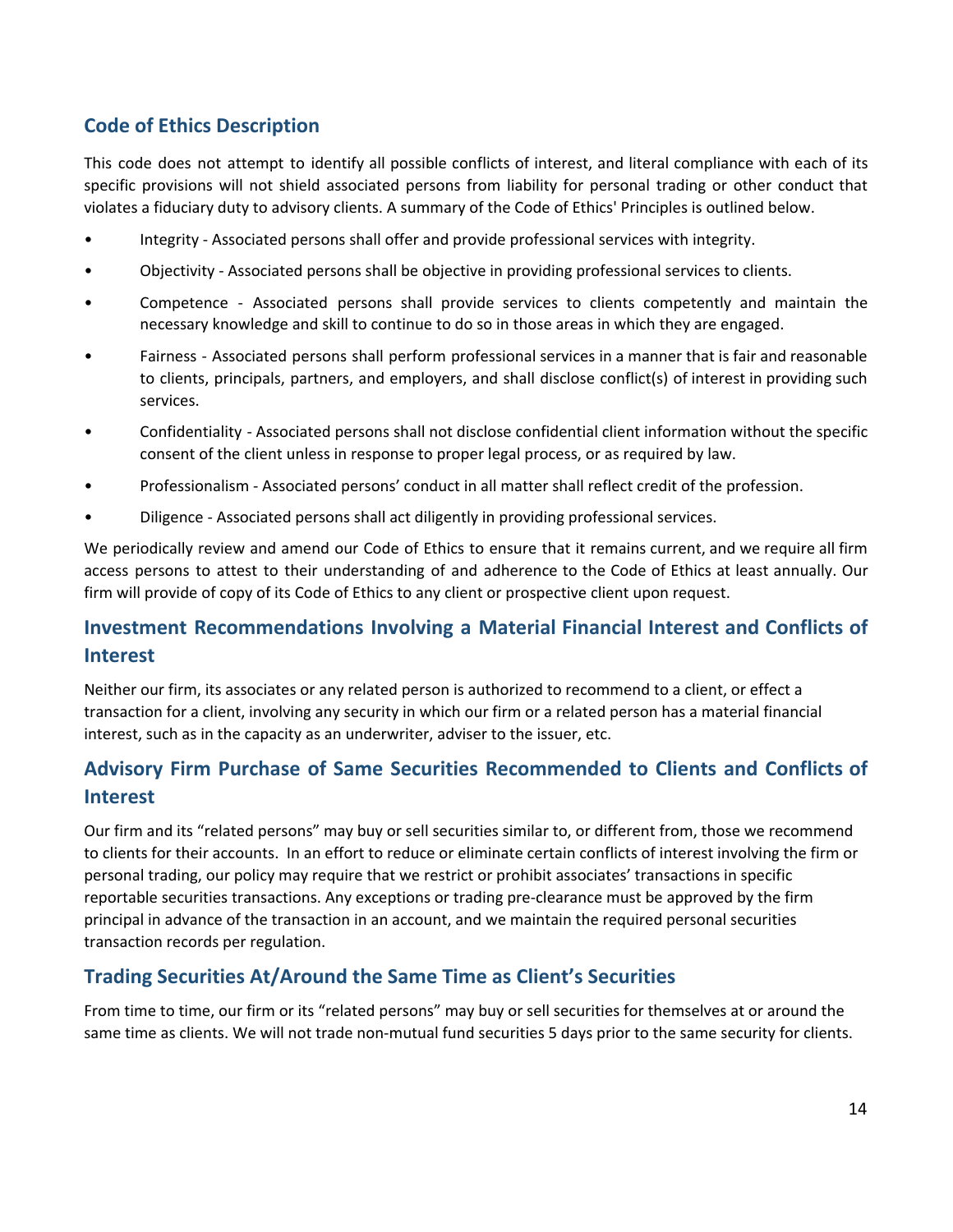# <span id="page-14-0"></span>Item 12: Brokerage Practices

### **Factors Used to Select Custodians and/or Broker-Dealers**

AG Wealth Management, PLLC does not have any affiliation with Broker-Dealers. Specific custodian recommendations are made to client based on their need for such services. We recommend custodians based on the reputation and services provided by the firm.

#### **1. Research and Other Soft-Dollar Benefits**

We currently do not receive soft dollar benefits.

#### **2. Brokerage for Client Referrals**

We receive no referrals from a broker-dealer or third party in exchange for using that broker-dealer or third party.

#### **3. Clients Directing Which Broker/Dealer/Custodian to Use**

We may recommend a specific custodian for clients to use, however, clients may custody their assets at a custodian of their choice. Clients may also direct us to use a specific broker-dealer to execute transactions. By allowing clients to choose a specific custodian, we may be unable to achieve most favorable execution of client transaction and this may cost clients money over using a lower-cost custodian.

### **Aggregating (Block) Trading for Multiple Client Accounts**

Generally, we do not combine multiple orders for shares of the same securities purchased for advisory accounts we manage (this practice is commonly referred to as "block trading").

# <span id="page-14-1"></span>Item 13: Review of Accounts

Client accounts with the Investment Management Service will be reviewed regularly on a quarterly basis by As'Ad Gourani, Founder and CCO. The account is reviewed with regards to the client's investment policies and risk tolerance levels. Events that may trigger a special review would be unusual performance, addition or deletions of client imposed restrictions, excessive draw-down, volatility in performance, or buy and sell decisions from the firm or per client's needs.

Clients will receive trade confirmations from the broker(s) for each transaction in their accounts as well as monthly or quarterly statements and annual tax reporting statements from their custodian showing all activity in the accounts, such as receipt of dividends and interest.

AGWM will provide written reports to Investment Management clients on a quarterly basis. We urge clients to compare these reports against the account statements they receive from their custodian.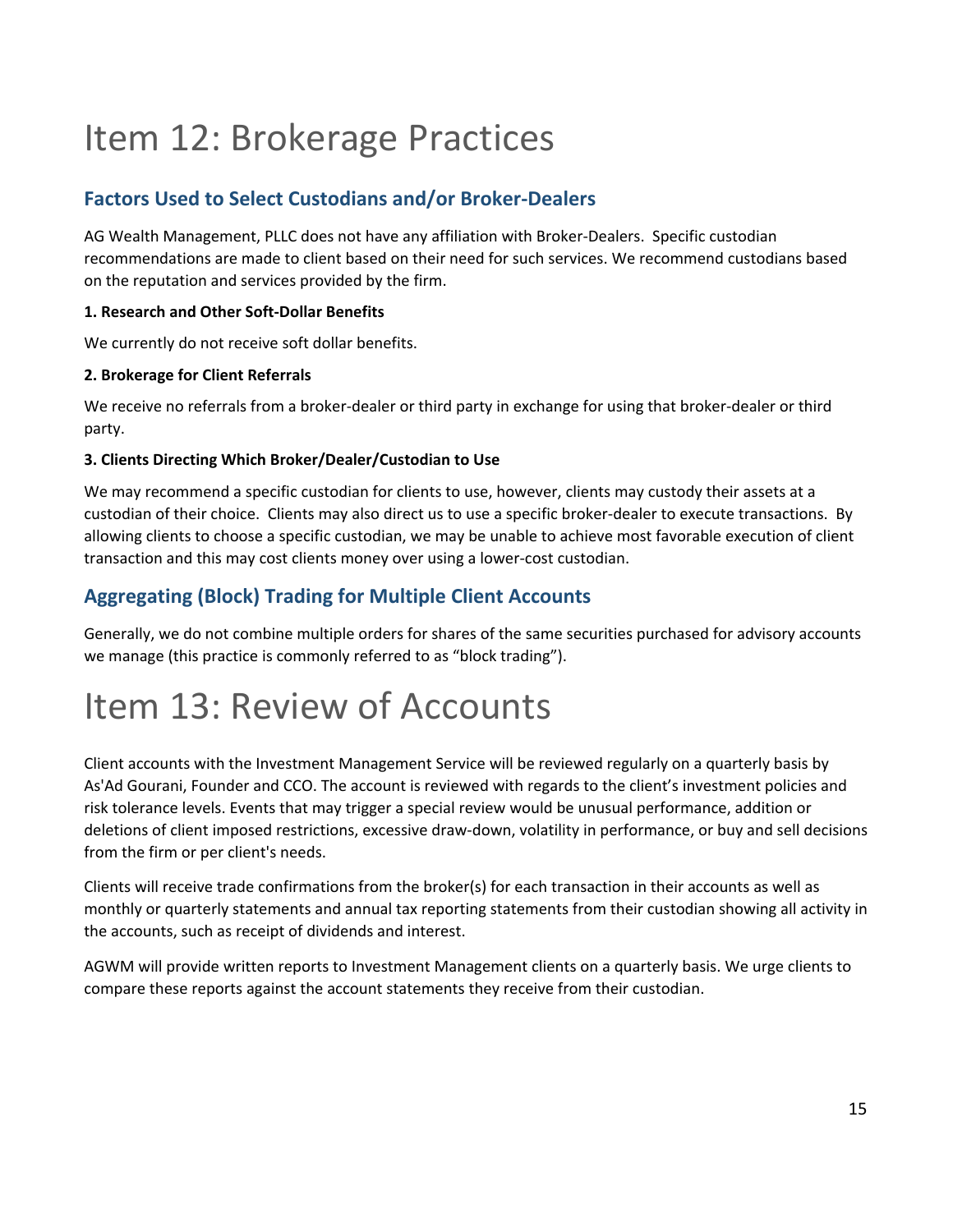# <span id="page-15-0"></span>Item 14: Client Referrals and Other Compensation

We may pay referral fees (non-commission based) to independent solicitors (non-registered representatives) for the referral of their clients to our firm in accordance with Rule 206 (4)-3 of the Investment Advisers Act of 1940. Such referral fee represents a share of our investment advisory fee charged to our clients. This arrangement will not result in higher costs to you. In this regard, we maintain Solicitors Agreements in compliance with Rule 206 (4)-3 of the Investment Advisers Act of 1940 and applicable state and federal laws.

# <span id="page-15-1"></span>Item 15: Custody

AGWM does not accept custody of client funds except in the instance of withdrawing client fees.

For client accounts in which AGWM directly debits their advisory fee:

- i. AGWM will send a copy of its invoice to the custodian at the same time that it sends the client a copy.
- ii. The custodian will send at least quarterly statements to the client showing all disbursements for the account, including the amount of the advisory fee.
- iii. The client will prove written authorization to AGWM, permitting them to be paid directly for their accounts held by the custodian.

Clients should receive at least quarterly statements from the broker dealer, bank or other qualified custodian that holds and maintains client's investment assets. We urge you to carefully review such statements and compare such official custodial records to the account statements or reports that we may provide to you. Our statements or reports may vary from custodial statements based on accounting procedures, reporting dates, or valuation methodologies of certain securities.

# <span id="page-15-2"></span>Item 16: Investment Discretion

For those client accounts where we provide investment management services, we maintain discretion over client accounts with respect to securities to be bought and sold and the amount of securities to be bought and sold. Investment discretion is explained to clients in detail when an advisory relationship has commenced. At the start of the advisory relationship, the client will execute a Limited Power of Attorney, which will grant our firm discretion over the account. Additionally, the discretionary relationship will be outlined in the advisory contract and signed by the client.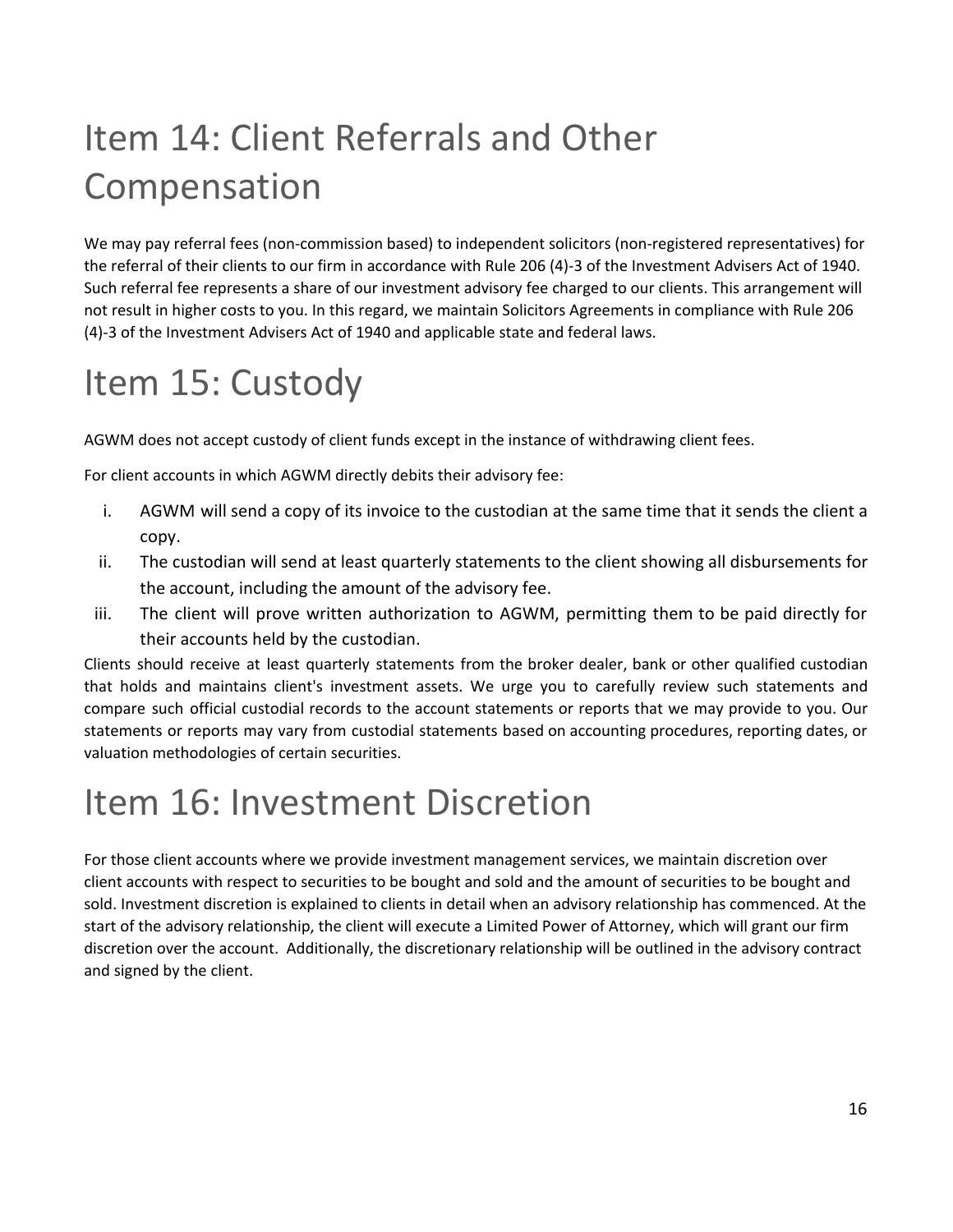# <span id="page-16-0"></span>Item 17: Voting Client Securities

We do not vote Client proxies. Therefore, Clients maintain exclusive responsibility for: (1) voting proxies, and (2) acting on corporate actions pertaining to the Client's investment assets. The Client shall instruct the Client's qualified custodian to forward to the Client copies of all proxies and shareholder communications relating to the Client's investment assets. If the client would like our opinion on a particular proxy vote, they may contact us at the number listed on the cover of this brochure.

In most cases, you will receive proxy materials directly from the account custodian. However, in the event we were to receive any written or electronic proxy materials, we would forward them directly to you by mail, unless you have authorized our firm to contact you by electronic mail, in which case, we would forward you any electronic solicitation to vote proxies.

# <span id="page-16-1"></span>Item 18: Financial Information

Registered Investment Advisers are required in this Item to provide you with certain financial information or disclosures about our financial condition. We have no financial commitment that impairs our ability to meet contractual and fiduciary commitments to clients, and we have not been the subject of a bankruptcy proceeding.

We do not have custody of client funds or securities or require or solicit prepayment of more than \$500 in fees per client six months in advance.

# <span id="page-16-2"></span>Item 19: Requirements for State-Registered Advisers

### **As'Ad Gourani**

Born: 1993

### **Educational Background**

• 2017 - Bachelor's degree in Business Administration in Finance, Eastern Michigan University

#### **Business Experience**

- 09/2018- Present, Sherman Wealth Management, Paraplanner
- 09/2017- Present, AG Wealth Management, PLLC, Founder and CCO
- 11/2016 08/2017, Citizens Financial Group, Universal Banker
- 11/2013 11/2016, Macy's, Retail Sales Associate
- 02/2016 07/2016, Vintage Financial Services, Financial Planning Intern

### **Professional Designations, Licensing & Exams**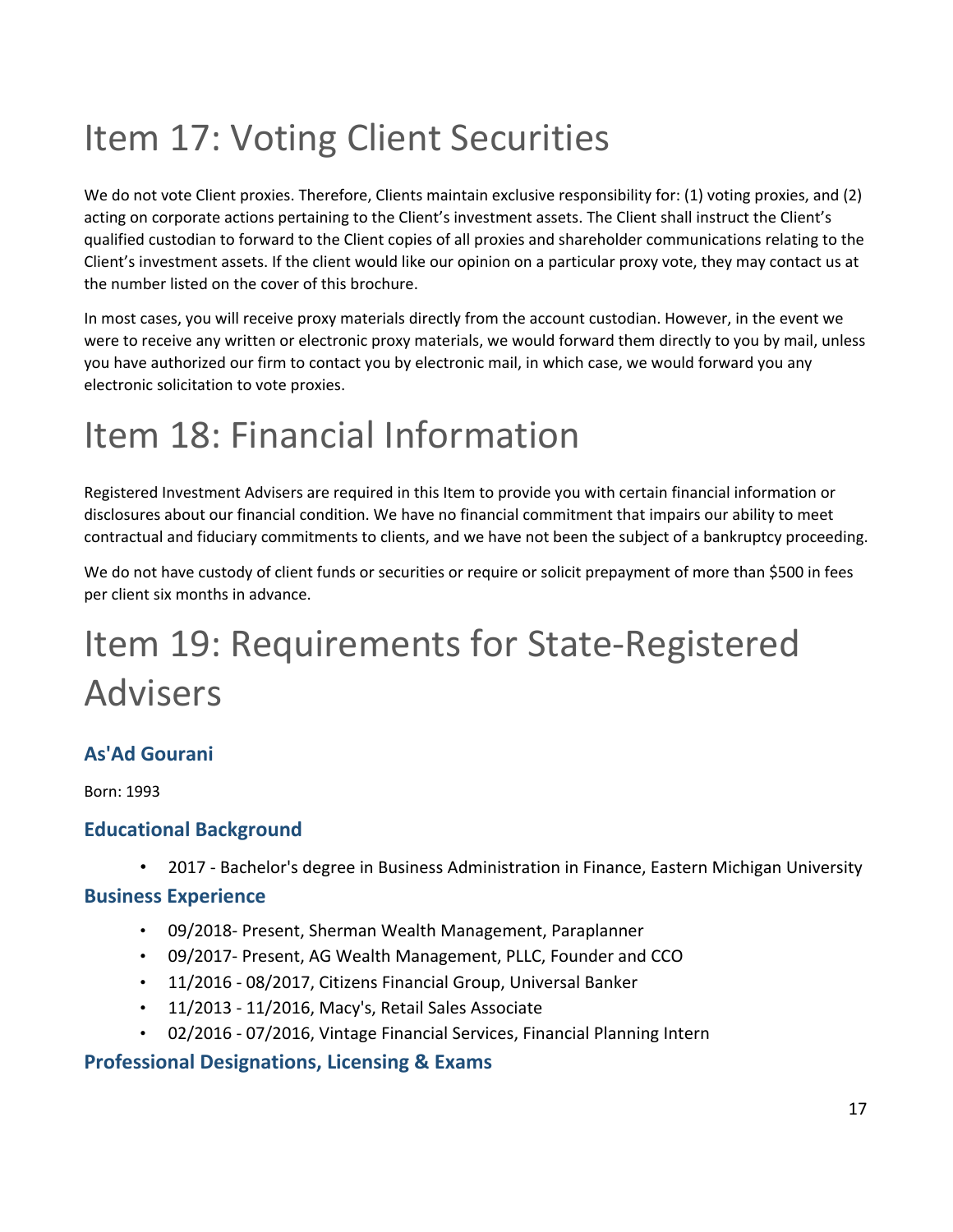- **Certified Financial Planner**™ **(CFP®)**: Certificants are individuals who have met CFP board's education, examination, and experience requirements, have agreed to adhere to high standards of ethical conduct and who complete CFP board's biennial certification requirements, including continuing education. The Education requirement includes the completion of coursework in investments, insurance, estate planning, tax planning, and retirement planning, along with a bachelor's degree. The examination is a six hour exam. Certificants also need three years of industry experience. Continuing education requirements include 30 hours every two years including 2 hours on the Code of Ethics and/or Practice Standards.
- FINRA Series 65 Uniform Investment Adviser Law Examination (Not a Designation)

#### **Other Business Activities**

As'Ad Gourani provides paraplanning services to Sherman Wealth Management on a part time basis.

#### **Performance Based Fees**

AGWM is not compensated by performance-based fees.

#### **Material Disciplinary Disclosures**

No management person at AG Wealth Management, PLLC has ever been involved in an arbitration claim of any kind or been found liable in a civil, self-regulatory organization, or administrative proceeding.

#### **Material Relationships That Management Persons Have With Issuers of Securities**

AG Wealth Management, PLLC, nor As'Ad Gourani, have any relationship or arrangement with issuers of securities.

#### **Additional Compensation**

As'Ad Gourani does not receive any economic benefit from any person, company, or organization, in exchange for providing clients advisory services through AGWM.

#### **Supervision**

As'Ad Gourani, as Founder and Chief Compliance Officer of AGWM, is responsible for supervision. He may be contacted at the phone number on this brochure supplement.

#### **Requirements for State Registered Advisers**

As'Ad Gourani has NOT been involved in an arbitration, civil proceeding, self-regulatory proceeding, administrative proceeding, or a bankruptcy petition.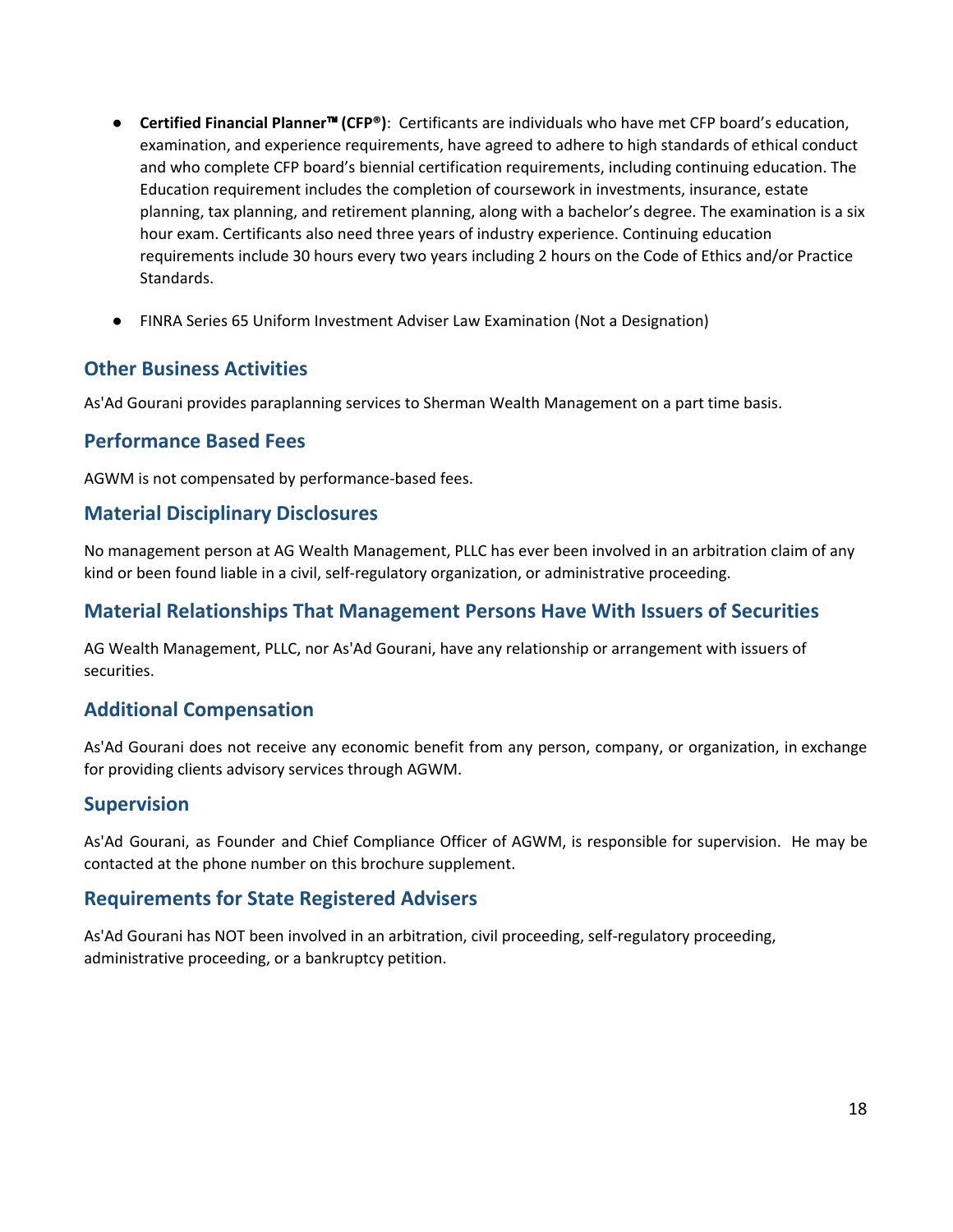## AG Wealth Management, PLLC

455 East Eisenhower Pkwy, Suite 300 Ann Arbor, Michigan, 48108 (734) 747-0049

Dated January 20, 2021

<span id="page-18-0"></span>Form ADV Part 2B – Brochure Supplement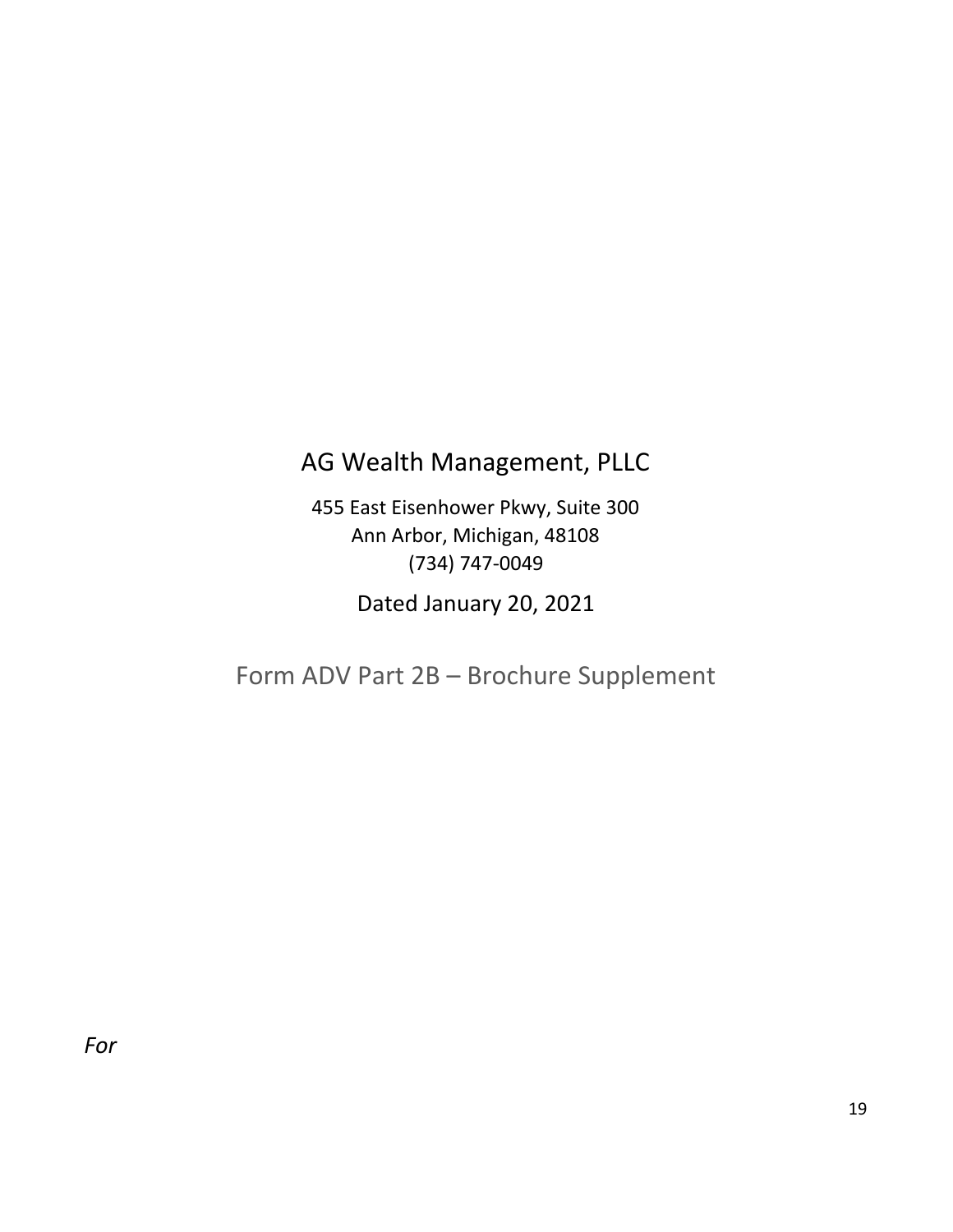### **As'Ad Gourani - Individual CRD# 6867822**

### Founder, and Chief Compliance Officer

This brochure supplement provides information about As'Ad Gourani that supplements the AG Wealth Management, PLLC ("AGWM") brochure. A copy of that brochure precedes this supplement. Please contact As'Ad Gourani if the AGWM brochure is not included with this supplement or if you have any questions about the contents of this supplement.

Additional information about As'Ad Gourani is available on the SEC's website at [www.adviserinfo.sec.gov](http://www.adviserinfo.sec.gov/) which can be found using the identification number 6867822.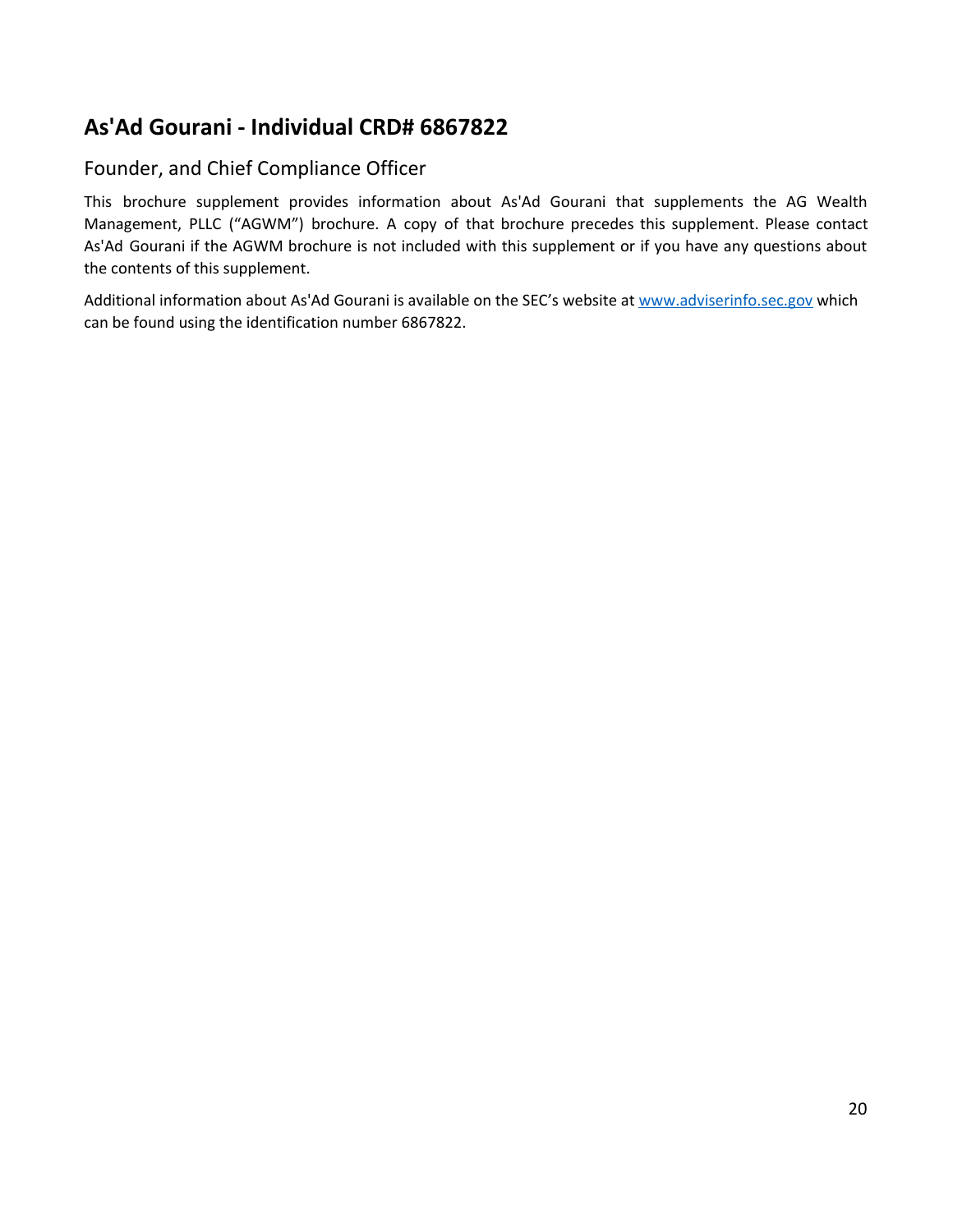# Item 2: Educational Background and Business Experience

### **As'Ad Gourani**

Born: 1993

### **Educational Background**

- 2017 Bachelor's degree in Business Administration in Finance, Eastern Michigan University
- 2017 Accredited Assets Management Specialist, Accredited Portfolio Management Advisor College for Financial Planning

### **Business Experience**

- 09/2018- Present, Sherman Wealth Management, Paraplanner
- 09/2017- Present, AG Wealth Management, PLLC, Founder and CCO
- 11/2016 08/2017, Citizens Financial Group, Universal Banker
- 11/2013 11/2016, Macy's, Retail Sales Associate
- 02/2016 07/2016, Vintage Financial Services, Financial Planning Intern

### **Professional Designations, Licensing & Exams**

- **Certified Financial Planner**™ **(CFP®)**: Certificants are individuals who have met CFP board's education, examination, and experience requirements, have agreed to adhere to high standards of ethical conduct and who complete CFP board's biennial certification requirements, including continuing education. The Education requirement includes the completion of coursework in investments, insurance, estate planning, tax planning, and retirement planning, along with a bachelor's degree. The examination is a six hour exam. Certificants also need three years of industry experience. Continuing education requirements include 30 hours every two years including 2 hours on the Code of Ethics and/or Practice Standards.
- FINRA Series 65 Uniform Investment Adviser Law Examination (Not a Designation)

# Item 3: Disciplinary Information

A. A criminal or civil action in a domestic, foreign or military court of competent jurisdiction. We do not have anything to report for this item.

B. An administrative proceeding before the SEC, any other federal regulatory agency, any state regulatory agency, or any foreign financial regulatory authority.

We do not have anything to report for this item.